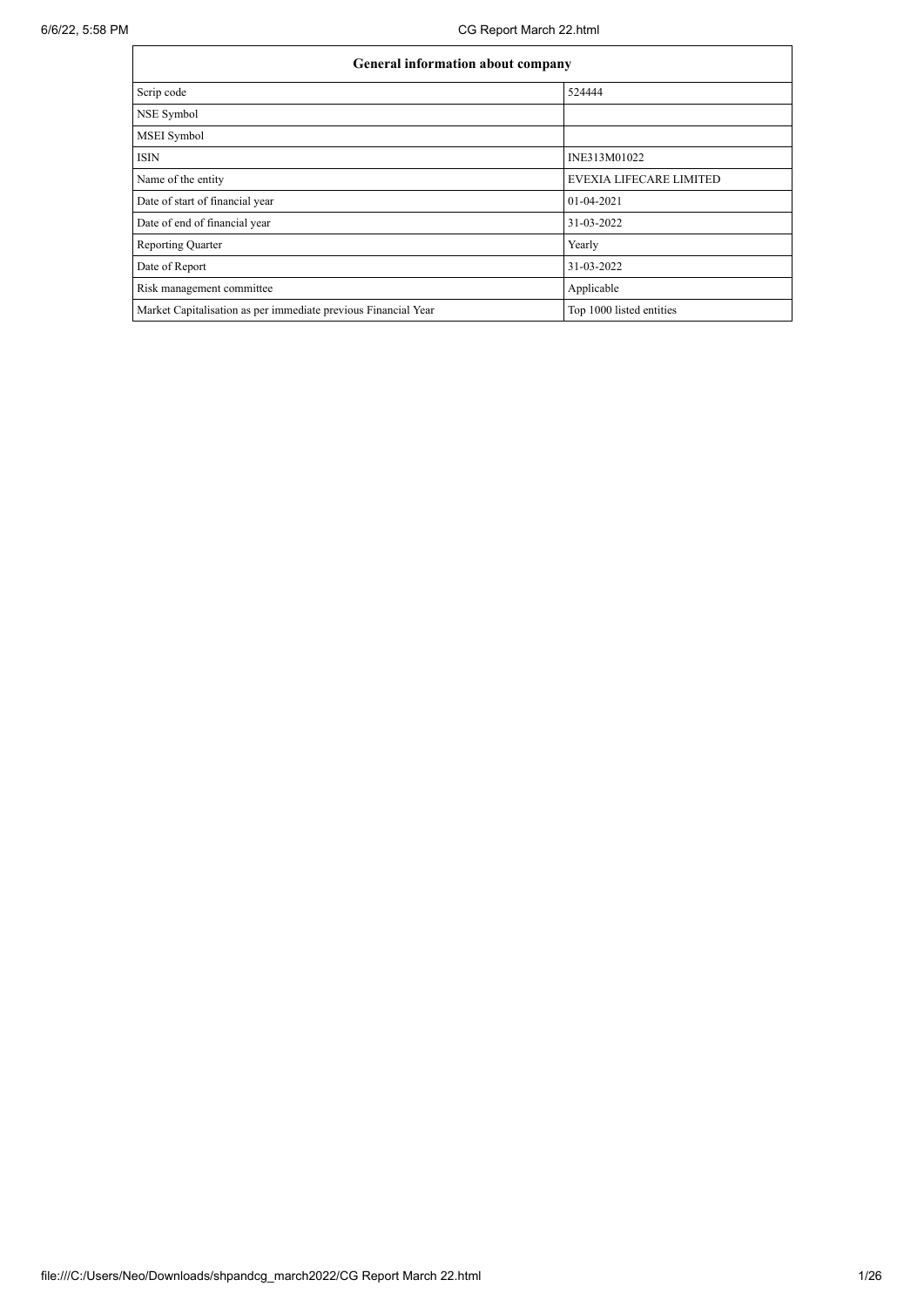## **Annexure I**

## **Annexure I to be submitted by listed entity on quarterly basis**

## **I. Composition of Board of Directors**

|                          | Disclosure of notes on composition of board of directors explanatory |            |                                                       |                            |                               |                          |                                                                                                      |                                             |                                          |                                                           |                      |                                            |                                                                                                                                                  |                                                                                                                                                                      |                                                                                                                                                                          |                                                                                                                                                                                     |
|--------------------------|----------------------------------------------------------------------|------------|-------------------------------------------------------|----------------------------|-------------------------------|--------------------------|------------------------------------------------------------------------------------------------------|---------------------------------------------|------------------------------------------|-----------------------------------------------------------|----------------------|--------------------------------------------|--------------------------------------------------------------------------------------------------------------------------------------------------|----------------------------------------------------------------------------------------------------------------------------------------------------------------------|--------------------------------------------------------------------------------------------------------------------------------------------------------------------------|-------------------------------------------------------------------------------------------------------------------------------------------------------------------------------------|
|                          |                                                                      |            |                                                       |                            |                               |                          |                                                                                                      |                                             |                                          | Whether the listed entity has a Regular Chairperson   Yes |                      |                                            |                                                                                                                                                  |                                                                                                                                                                      |                                                                                                                                                                          |                                                                                                                                                                                     |
|                          |                                                                      |            |                                                       |                            |                               |                          |                                                                                                      |                                             |                                          | Whether Chairperson is related to MD or CEO   Yes         |                      |                                            |                                                                                                                                                  |                                                                                                                                                                      |                                                                                                                                                                          |                                                                                                                                                                                     |
| of the<br>:tor           | PAN                                                                  | <b>DIN</b> | Category 1<br>of directors                            | Category 2<br>of directors | Category<br>3 of<br>directors | Date<br>of<br>Birth      | Whether<br>special<br>resolution<br>passed?<br>[Refer Reg.<br>$17(1A)$ of<br>Listing<br>Regulations] | Date of<br>passing<br>special<br>resolution | <b>Initial Date</b><br>of<br>appointment | Date of Re-<br>appointment                                | Date of<br>cessation | Tenure<br>of<br>director<br>(in<br>months) | No of<br>Directorship<br>in listed<br>entities<br>including<br>this listed<br>entity (Refer<br>Regulation<br>$17A$ of<br>Listing<br>Regulations) | No of<br>Independent<br>Directorship<br>in listed<br>entities<br>including<br>this listed<br>entity<br>(Refer<br>Regulation<br>$17A(1)$ of<br>Listing<br>Regulations | Number of<br>memberships<br>in Audit/<br>Stakeholder<br>Committee(s)<br>including this<br>listed entity<br>(Refer<br>Regulation<br>$26(1)$ of<br>Listing<br>Regulations) | No of po<br>of<br>Chairpers<br>in Audi<br>Stakeholc<br>Committ<br>held in lis<br>entities<br>includin<br>this liste<br>entity (Re<br>Regulatio<br>$26(1)$ o<br>Listing<br>Regulatio |
| <b>JDBHAI</b><br>R       | AAYPT7057L                                                           | 01631093   | Executive<br>Director                                 | Chairperson                | <b>MD</b>                     | $01 -$<br>$06 -$<br>1964 | NA                                                                                                   |                                             | 28-01-2011                               | 28-09-2019                                                |                      |                                            | 2                                                                                                                                                | $\bf{0}$                                                                                                                                                             |                                                                                                                                                                          | $\Omega$                                                                                                                                                                            |
| <b>BHAI</b><br>3HAI      | BWHPP4532J                                                           | 06736529   | Non-<br>Executive -<br>Independent<br>Director        | Not<br>Applicable          |                               | $01 -$<br>$06 -$<br>1968 | Yes                                                                                                  | $28-09-$<br>2019                            | 01-07-2018                               |                                                           |                      | 42                                         |                                                                                                                                                  |                                                                                                                                                                      | $\Omega$                                                                                                                                                                 |                                                                                                                                                                                     |
| <b>HBHAI</b><br>HAI<br>R | ABLPT4221E                                                           | 07183270   | Non-<br>Executive -<br>Non<br>Independent<br>Director | Not<br>Applicable          |                               | $01-$<br>$06 -$<br>1962  | NA                                                                                                   |                                             | 01-07-2018                               |                                                           |                      |                                            |                                                                                                                                                  | $\boldsymbol{0}$                                                                                                                                                     | $\Omega$                                                                                                                                                                 |                                                                                                                                                                                     |
| <b>ESH</b><br>3HAI       | CKJPK6535M 07318098                                                  |            | Non-<br>Executive -<br>Independent<br>Director        | Not<br>Applicable          |                               | $19-$<br>$08 -$<br>1992  | Yes                                                                                                  | $28 - 09$<br>2019                           | 01-07-2018                               |                                                           |                      | 42                                         |                                                                                                                                                  |                                                                                                                                                                      | $\overline{2}$                                                                                                                                                           | $\Omega$                                                                                                                                                                            |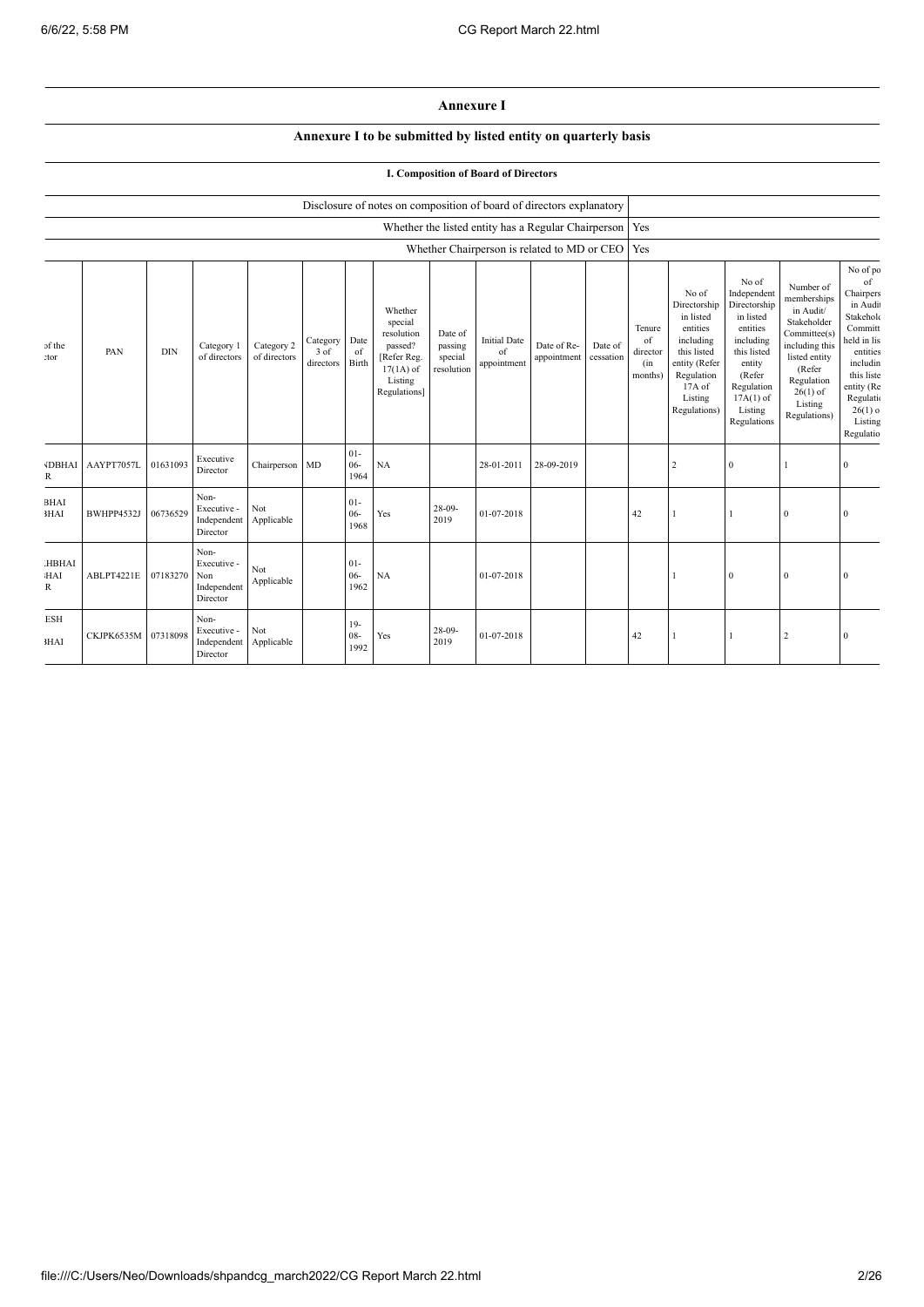$\overline{1}$ 

|    |                      |                                                             |            |            |                                                |                               |                               |                          | I. Composition of Board of Directors                                                                 |                                             |                                          |                            |                      |                                            |                                                                                                                                                |                                                                                                                                   |
|----|----------------------|-------------------------------------------------------------|------------|------------|------------------------------------------------|-------------------------------|-------------------------------|--------------------------|------------------------------------------------------------------------------------------------------|---------------------------------------------|------------------------------------------|----------------------------|----------------------|--------------------------------------------|------------------------------------------------------------------------------------------------------------------------------------------------|-----------------------------------------------------------------------------------------------------------------------------------|
|    |                      |                                                             |            |            |                                                |                               |                               |                          | Disclosure of notes on composition of board of directors explanatory                                 |                                             |                                          |                            |                      |                                            |                                                                                                                                                |                                                                                                                                   |
|    |                      |                                                             |            |            |                                                |                               |                               |                          | Whether the listed entity has a Regular Chairperson                                                  |                                             |                                          |                            |                      |                                            |                                                                                                                                                |                                                                                                                                   |
| Sr | Title<br>(Mr)<br>Ms) | Name of the<br>Director                                     | PAN        | <b>DIN</b> | Category 1<br>of directors                     | Category 2<br>of<br>directors | Category<br>3 of<br>directors | Date<br>of<br>Birth      | Whether<br>special<br>resolution<br>passed?<br>[Refer Reg.<br>$17(1A)$ of<br>Listing<br>Regulations] | Date of<br>passing<br>special<br>resolution | <b>Initial Date</b><br>of<br>appointment | Date of Re-<br>appointment | Date of<br>cessation | Tenure<br>of<br>director<br>(in<br>months) | No of<br>Directorship<br>in listed<br>entities<br>including<br>this listed<br>entity (Refer<br>Regulation<br>17A of<br>Listing<br>Regulations) | No c<br>Indeper<br>Directo:<br>in list<br>entiti<br>includ<br>this lis<br>entit<br>(Ref)<br>Regula<br>17A(1)<br>Listin<br>Regulat |
| 5  | Mr                   | <b>SALIL</b><br><b>SHASHIKANT</b><br><b>PATEL</b>           | ACOPP8311B | 07371520   | Non-<br>Executive -<br>Independent<br>Director | <b>Not</b><br>Applicable      |                               | $23 -$<br>$11 -$<br>1967 | NA                                                                                                   |                                             | 06-09-2017                               |                            |                      | 55                                         |                                                                                                                                                |                                                                                                                                   |
| 6  | Mr                   | <b>KARTIK KUMAR</b><br><b>BAKULCHANDRA</b><br><b>MISTRY</b> | CKMPM1635D | 07791008   | Non-<br>Executive -<br>Independent<br>Director | Not<br>Applicable             |                               | $23 -$<br>$09 -$<br>1992 | NA                                                                                                   |                                             | 06-09-2017                               |                            |                      | 55                                         |                                                                                                                                                |                                                                                                                                   |
| 7  | Ms                   | PAYAL GAJJAR                                                | BVOPG2004G | 08745777   | Non-<br>Executive -<br>Independent<br>Director | Not<br>Applicable             |                               | $17-$<br>$09 -$<br>1993  | <b>NA</b>                                                                                            |                                             | 24-03-2020                               |                            |                      | 24                                         |                                                                                                                                                |                                                                                                                                   |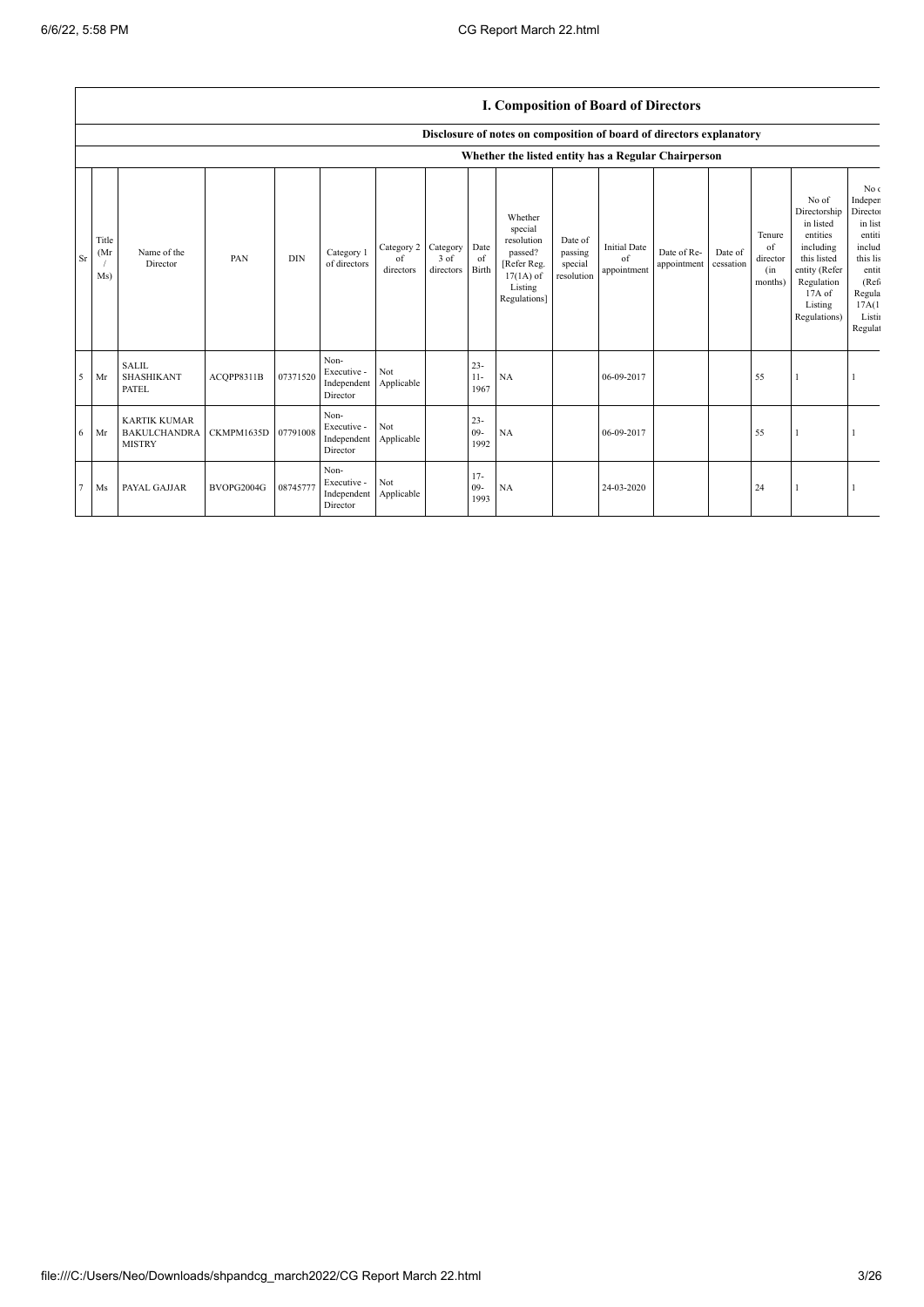|           | <b>Audit Committee Details</b> |                                                       |                                         |                      |            |  |  |  |  |  |
|-----------|--------------------------------|-------------------------------------------------------|-----------------------------------------|----------------------|------------|--|--|--|--|--|
|           |                                | Whether the Audit Committee has a Regular Chairperson | Yes                                     |                      |            |  |  |  |  |  |
| <b>Sr</b> | <b>DIN</b><br>Number           | Name of Committee members                             | Date of<br>Appointment                  | Date of<br>Cessation | Remarks    |  |  |  |  |  |
|           | 07371520                       | <b>SALIL SHASHIKANT PATEL</b>                         | Non-Executive -<br>Independent Director | Chairperson          | 06-09-2017 |  |  |  |  |  |
|           | 07791008                       | <b>KARTIK KUMAR</b><br><b>BAKULCHANDRA MISTRY</b>     | Non-Executive -<br>Independent Director | Member               | 06-09-2017 |  |  |  |  |  |
|           | 07318098                       | <b>CHANDRESH KUMAR</b><br>VISHNUBHAI KAHAR            | Non-Executive -<br>Independent Director | Member               | 01-07-2018 |  |  |  |  |  |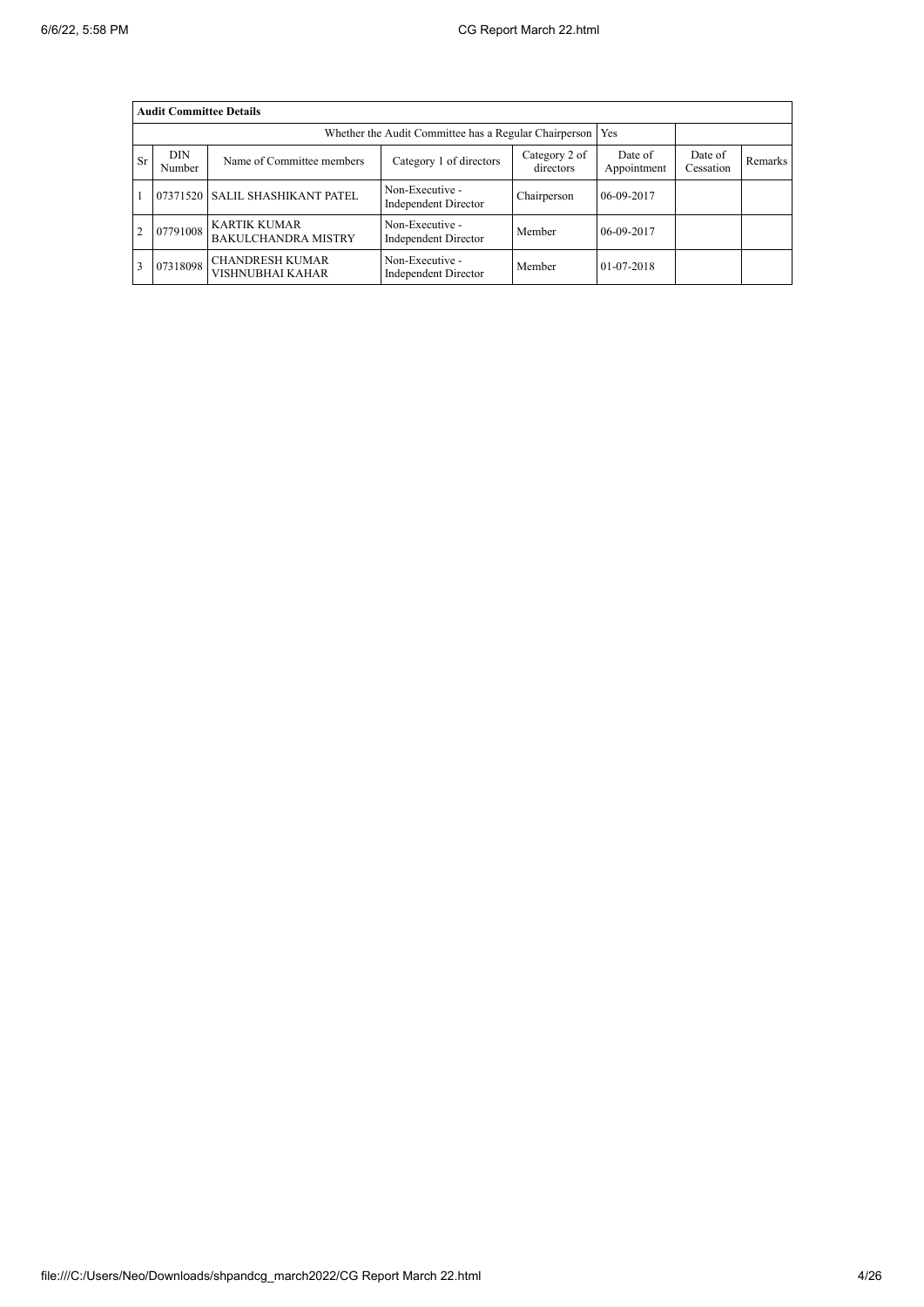|    | Nomination and remuneration committee |                                                                                   |                                                |                      |                |  |  |  |  |  |
|----|---------------------------------------|-----------------------------------------------------------------------------------|------------------------------------------------|----------------------|----------------|--|--|--|--|--|
|    |                                       | Whether the Nomination and remuneration committee has a Regular Chairperson   Yes |                                                |                      |                |  |  |  |  |  |
| Sr | <b>DIN</b><br>Number                  | Name of Committee members                                                         | Date of<br>Appointment                         | Date of<br>Cessation | <b>Remarks</b> |  |  |  |  |  |
|    |                                       | 07371520 SALIL SHASHIKANT PATEL                                                   | Non-Executive -<br>Independent Director        | Chairperson          | 06-09-2017     |  |  |  |  |  |
|    | 07791008                              | <b>KARTIK KUMAR</b><br><b>BAKULCHANDRA MISTRY</b>                                 | Non-Executive -<br><b>Independent Director</b> | Member               | 06-09-2017     |  |  |  |  |  |
|    | 07318098                              | <b>CHANDRESH KUMAR</b><br>VISHNUBHAI KAHAR                                        | Non-Executive -<br><b>Independent Director</b> | Member               | 01-07-2018     |  |  |  |  |  |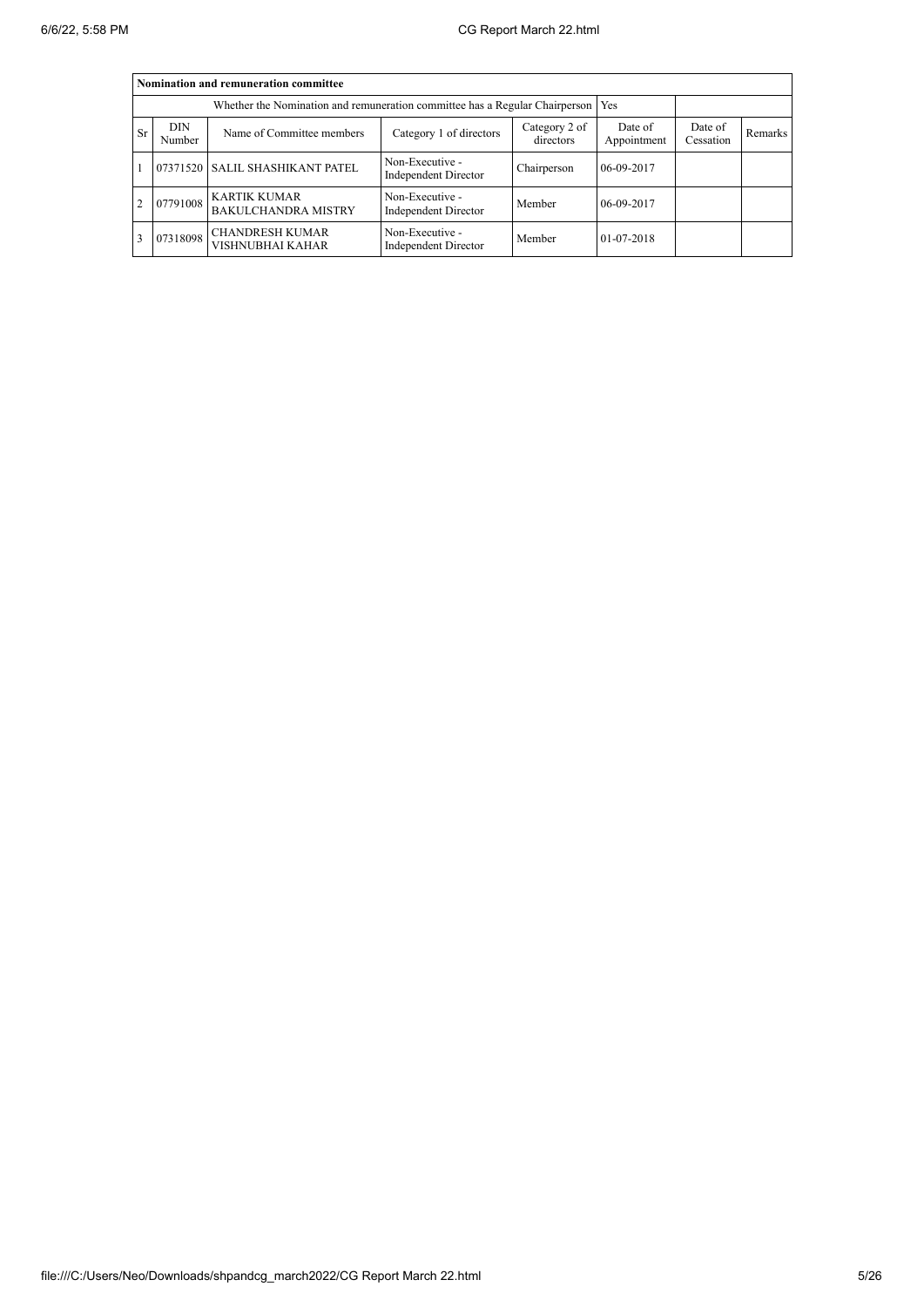|           | <b>Stakeholders Relationship Committee</b> |                                                                                 |                                         |                      |                |  |  |  |  |  |
|-----------|--------------------------------------------|---------------------------------------------------------------------------------|-----------------------------------------|----------------------|----------------|--|--|--|--|--|
|           |                                            | Whether the Stakeholders Relationship Committee has a Regular Chairperson   Yes |                                         |                      |                |  |  |  |  |  |
| <b>Sr</b> | <b>DIN</b><br>Number                       | Name of Committee members                                                       | Date of<br>Appointment                  | Date of<br>Cessation | <b>Remarks</b> |  |  |  |  |  |
|           |                                            | 07371520 SALIL SHASHIKANT PATEL                                                 | Non-Executive -<br>Independent Director | Chairperson          | 06-09-2017     |  |  |  |  |  |
|           | 07791008                                   | <b>KARTIK KUMAR</b><br><b>BAKULCHANDRA MISTRY</b>                               | Non-Executive -<br>Independent Director | Member               | 06-09-2017     |  |  |  |  |  |
|           | 07318098                                   | <b>CHANDRESH KUMAR</b><br>VISHNUBHAI KAHAR                                      | Non-Executive -<br>Independent Director | Member               | 01-07-2018     |  |  |  |  |  |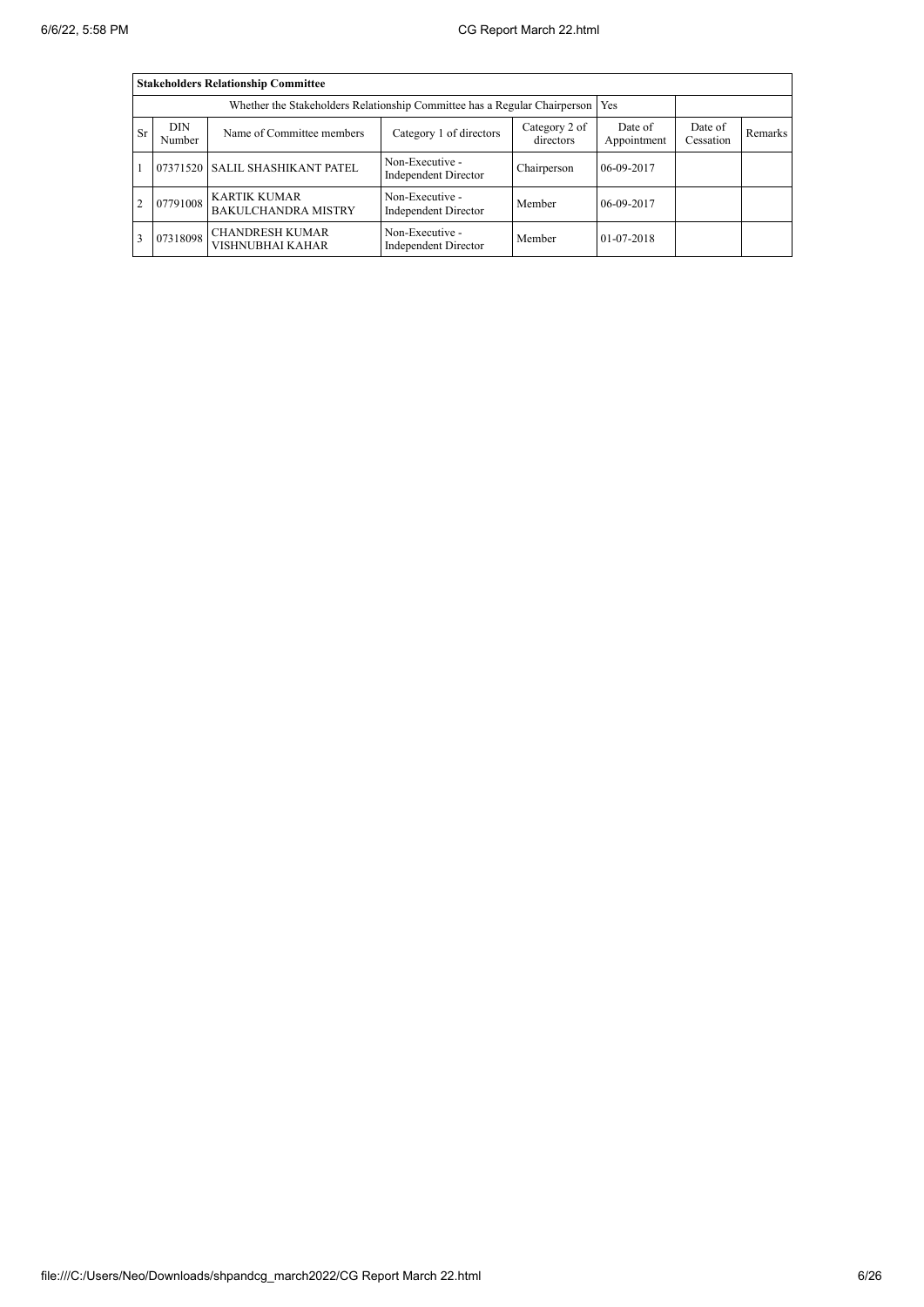|           | <b>Risk Management Committee</b> |                                                                       |                                               |                        |                      |         |  |  |  |  |
|-----------|----------------------------------|-----------------------------------------------------------------------|-----------------------------------------------|------------------------|----------------------|---------|--|--|--|--|
|           |                                  | Whether the Risk Management Committee has a Regular Chairperson   Yes |                                               |                        |                      |         |  |  |  |  |
| <b>Sr</b> | <b>DIN</b><br>Number             | Name of Committee members                                             | Category 2 of<br>directors                    | Date of<br>Appointment | Date of<br>Cessation | Remarks |  |  |  |  |
|           | 01631093                         | JAYESH RAICHANDBHAI<br><b>THAKKAR</b>                                 | <b>Executive Director</b>                     | Chairperson            | 30-06-2021           |         |  |  |  |  |
| 2         |                                  | 07371520 SALIL SHASHIKANT PATEL                                       | Non-Executive-<br>Independent Director        | Member                 | 30-06-2021           |         |  |  |  |  |
| 3         | 07791008                         | <b>KARTIK KUMAR</b><br><b>BAKULCHANDRA MISTRY</b>                     | Non-Executive-<br><b>Independent Director</b> | Member                 | 30-06-2021           |         |  |  |  |  |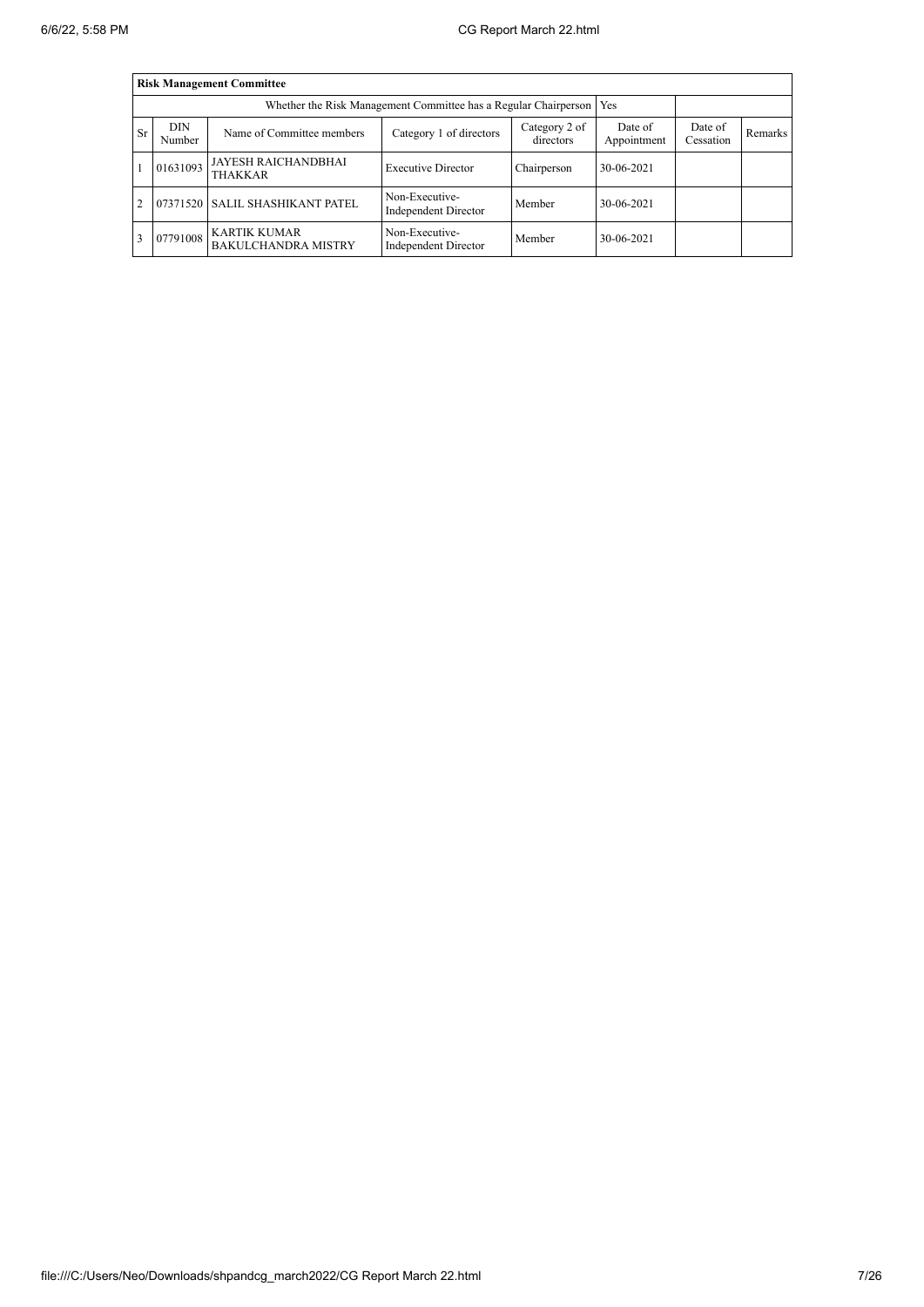|           | <b>Corporate Social Responsibility Committee</b> |                                                                                 |                            |                            |                        |                      |         |  |  |
|-----------|--------------------------------------------------|---------------------------------------------------------------------------------|----------------------------|----------------------------|------------------------|----------------------|---------|--|--|
|           |                                                  | Whether the Corporate Social Responsibility Committee has a Regular Chairperson |                            |                            |                        |                      |         |  |  |
| <b>Sr</b> | <b>DIN</b><br>Number                             | Name of Committee<br>members                                                    | Category 1 of<br>directors | Category 2 of<br>directors | Date of<br>Appointment | Date of<br>Cessation | Remarks |  |  |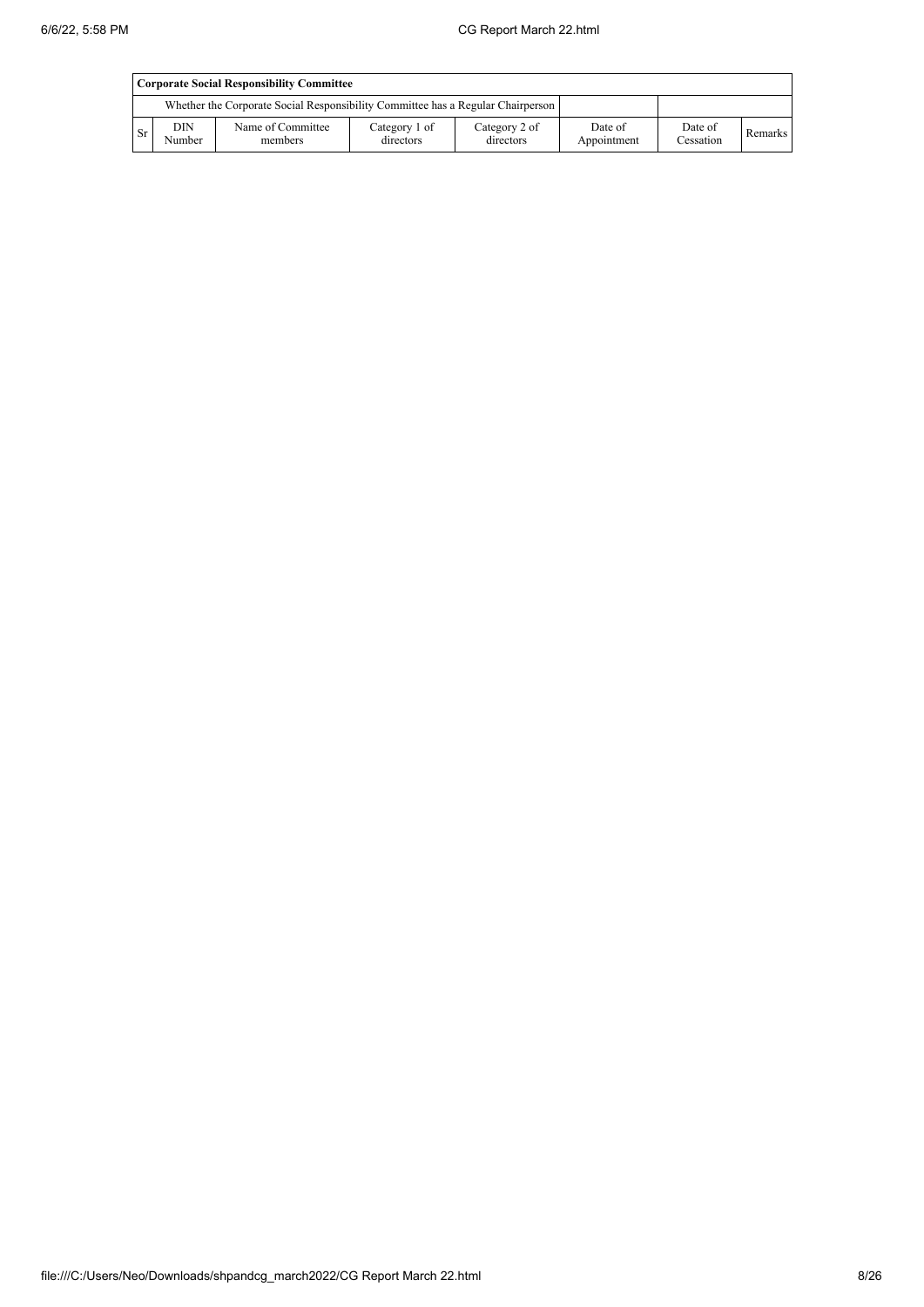| <b>Other Committee</b> |                                                                                                                                     |  |  |
|------------------------|-------------------------------------------------------------------------------------------------------------------------------------|--|--|
|                        | Sr   DIN Number   Name of Committee members   Name of other committee   Category 1 of directors   Category 2 of directors   Remarks |  |  |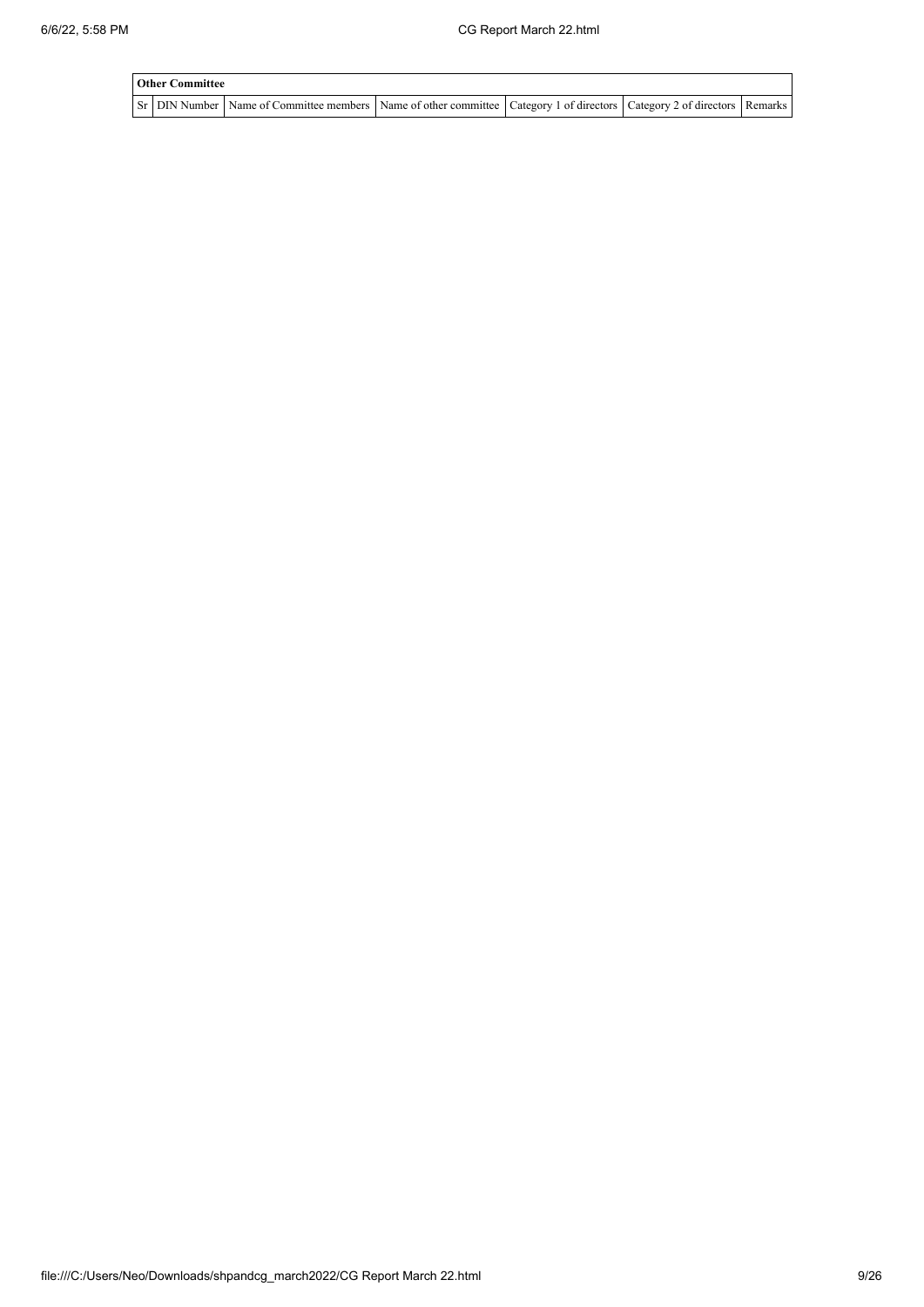|                | <b>Annexure 1</b>                                              |                                                                     |                                                                      |                                       |                                                     |                                                                                      |                                                                        |  |  |
|----------------|----------------------------------------------------------------|---------------------------------------------------------------------|----------------------------------------------------------------------|---------------------------------------|-----------------------------------------------------|--------------------------------------------------------------------------------------|------------------------------------------------------------------------|--|--|
|                | <b>Annexure 1</b>                                              |                                                                     |                                                                      |                                       |                                                     |                                                                                      |                                                                        |  |  |
|                | <b>III. Meeting of Board of Directors</b>                      |                                                                     |                                                                      |                                       |                                                     |                                                                                      |                                                                        |  |  |
|                |                                                                | Disclosure of notes on meeting of<br>board of directors explanatory |                                                                      |                                       |                                                     |                                                                                      |                                                                        |  |  |
| Sr             | $Date(s)$ of<br>meeting (if any)<br>in the previous<br>quarter | $Date(s)$ of<br>meeting (if any)<br>in the current<br>quarter       | Maximum gap<br>between any two<br>consecutive (in<br>number of days) | Notes for<br>not<br>providing<br>Date | Whether<br>requirement of<br>Quorum met<br>(Yes/No) | Number of Directors<br>present* (All directors<br>including Independent<br>Director) | No. of<br>Independent<br><b>Directors</b><br>attending the<br>meeting* |  |  |
| 1              | 13-11-2021                                                     |                                                                     |                                                                      |                                       | Yes                                                 | 6                                                                                    | 4                                                                      |  |  |
| $\overline{2}$ | 06-12-2021                                                     |                                                                     | 22                                                                   |                                       | <b>Yes</b>                                          | 6                                                                                    | 4                                                                      |  |  |
| 3              |                                                                | 25-01-2022                                                          | 49                                                                   |                                       | Yes                                                 | 6                                                                                    | 4                                                                      |  |  |
| 4              |                                                                | 04-02-2022                                                          | 9                                                                    |                                       | Yes                                                 | 7                                                                                    |                                                                        |  |  |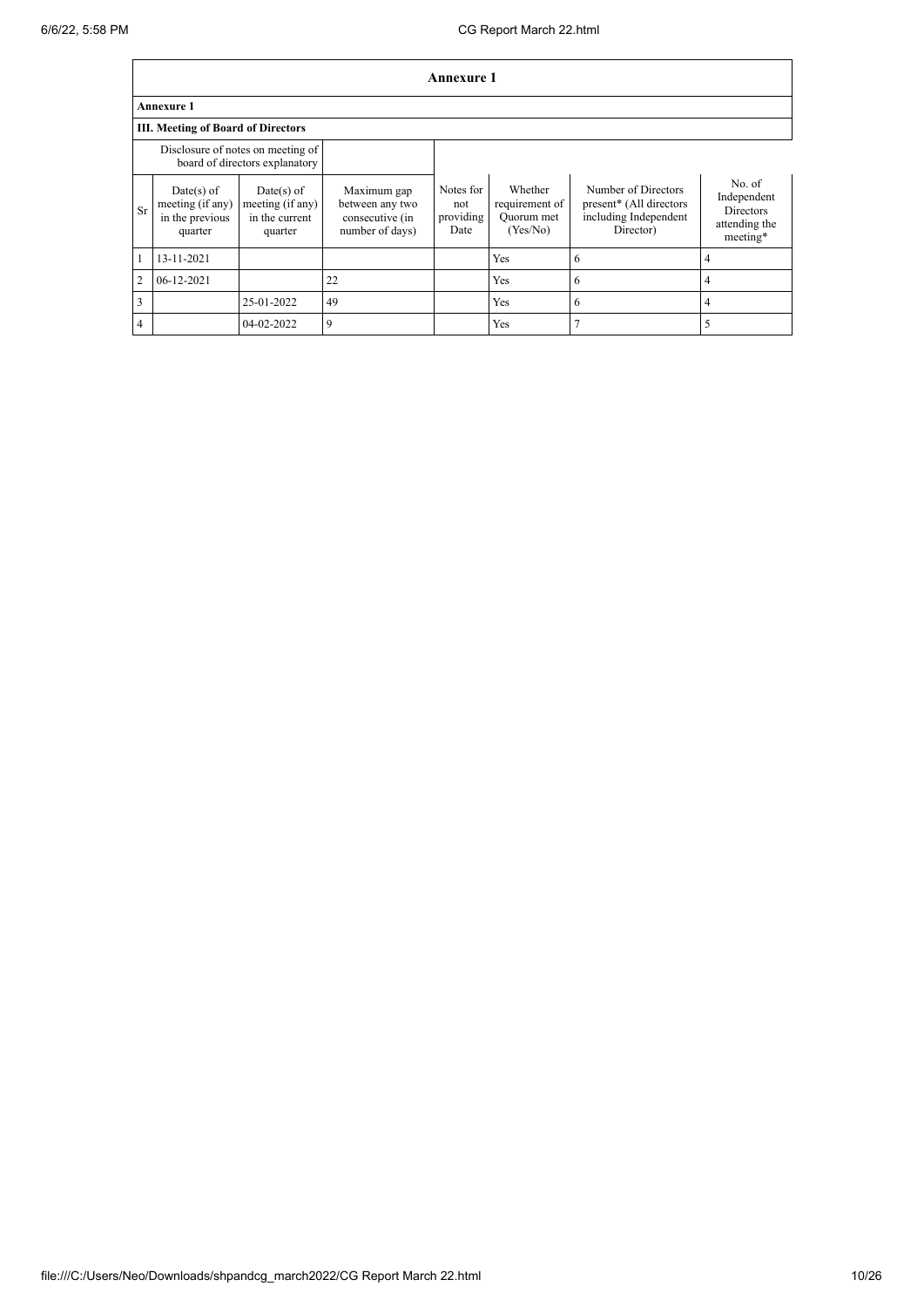|                | <b>Annexure 1</b>                                        |                                                                                                          |                                                                      |                               |                                       |                                                        |                                                                                            |                                                                           |  |
|----------------|----------------------------------------------------------|----------------------------------------------------------------------------------------------------------|----------------------------------------------------------------------|-------------------------------|---------------------------------------|--------------------------------------------------------|--------------------------------------------------------------------------------------------|---------------------------------------------------------------------------|--|
|                | <b>IV. Meeting of Committees</b>                         |                                                                                                          |                                                                      |                               |                                       |                                                        |                                                                                            |                                                                           |  |
|                | Disclosure of notes on meeting of committees explanatory |                                                                                                          |                                                                      |                               |                                       |                                                        |                                                                                            |                                                                           |  |
| Sr             | Name of<br>Committee                                     | Date(s) of meeting (Enter<br>dates of Previous quarter<br>and Current quarter in<br>chronological order) | Maximum gap<br>between any two<br>consecutive (in<br>number of days) | Name of<br>other<br>committee | Reson for<br>not<br>providing<br>date | Whether<br>requirement<br>of Quorum<br>met<br>(Yes/No) | Number of<br>Directors present*<br>(All directors<br>including<br>Independent<br>Director) | No. of<br>Independent<br><b>Directors</b><br>attending<br>the<br>meeting* |  |
| $\mathbf{1}$   | Audit<br>Committee                                       | 13-11-2021                                                                                               |                                                                      |                               |                                       | Yes                                                    | 3                                                                                          | 3                                                                         |  |
| $\overline{2}$ | Audit<br>Committee                                       | 25-01-2022                                                                                               | 72                                                                   |                               |                                       | Yes                                                    | 3                                                                                          | 3                                                                         |  |
| $\overline{3}$ | Audit<br>Committee                                       | 04-02-2022                                                                                               | 9                                                                    |                               |                                       | Yes                                                    | 3                                                                                          | $\overline{3}$                                                            |  |
| $\overline{4}$ | Nomination<br>and<br>remuneration<br>committee           | 10-01-2022                                                                                               |                                                                      |                               |                                       | Yes                                                    | 3                                                                                          | $\overline{3}$                                                            |  |
| 5              | <b>Stakeholders</b><br>Relationship<br>Committee         | 04-02-2022                                                                                               |                                                                      |                               |                                       | Yes                                                    | 3                                                                                          | $\overline{3}$                                                            |  |
| 6              | Risk<br>Management<br>Committee                          | 04-02-2022                                                                                               |                                                                      |                               |                                       | Yes                                                    | 3                                                                                          | $\overline{2}$                                                            |  |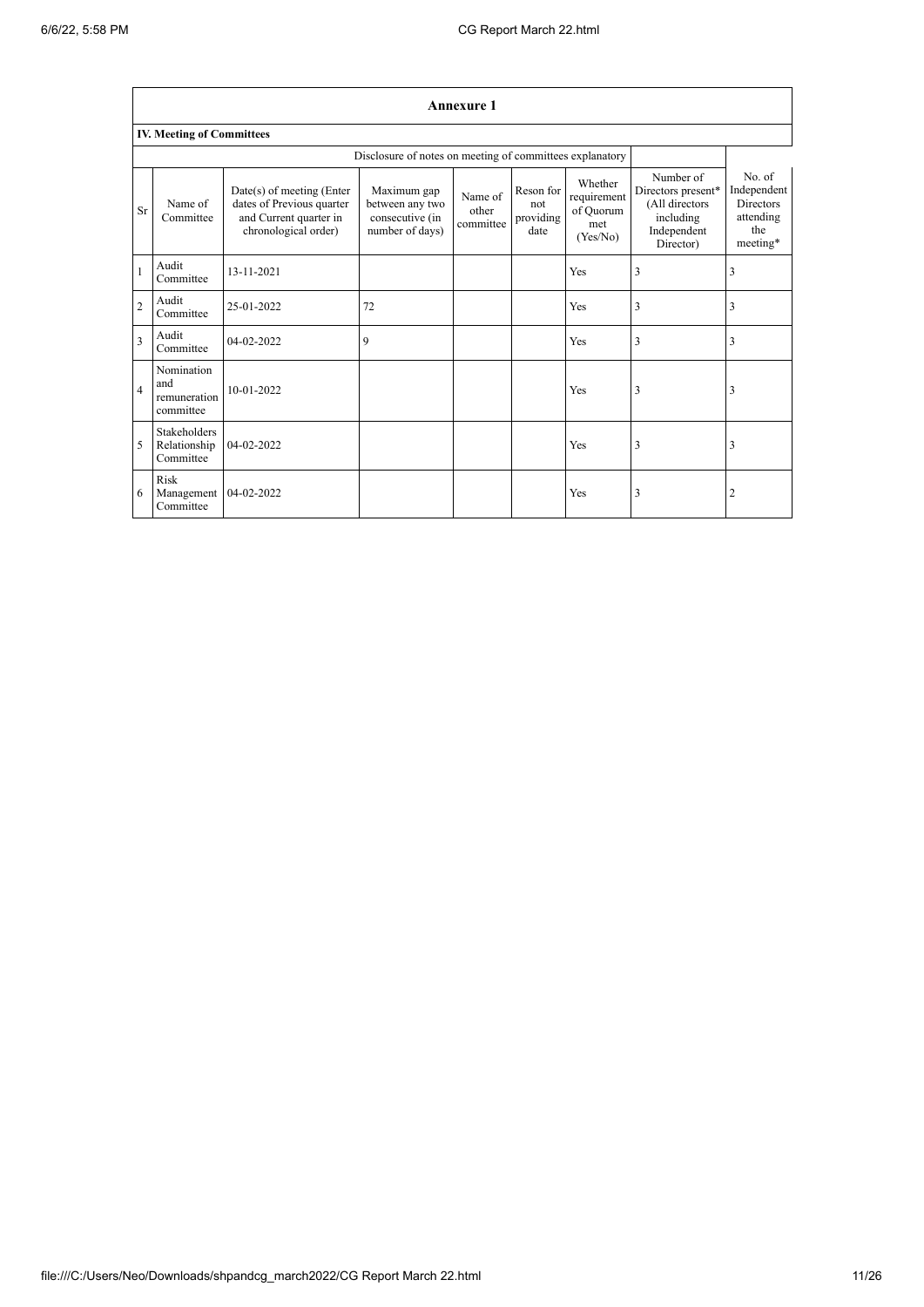|                | Annexure 1                                                                                                |                                  |                                                                    |  |  |  |  |  |
|----------------|-----------------------------------------------------------------------------------------------------------|----------------------------------|--------------------------------------------------------------------|--|--|--|--|--|
|                | V. Related Party Transactions                                                                             |                                  |                                                                    |  |  |  |  |  |
| Sr             | Subject                                                                                                   | Compliance status<br>(Yes/No/NA) | If status is "No" details of non-<br>compliance may be given here. |  |  |  |  |  |
|                | Whether prior approval of audit committee obtained                                                        | <b>Yes</b>                       |                                                                    |  |  |  |  |  |
| $\overline{2}$ | Whether shareholder approval obtained for material RPT                                                    | <b>NA</b>                        |                                                                    |  |  |  |  |  |
| 3              | Whether details of RPT entered into pursuant to omnibus approval<br>have been reviewed by Audit Committee | Yes                              |                                                                    |  |  |  |  |  |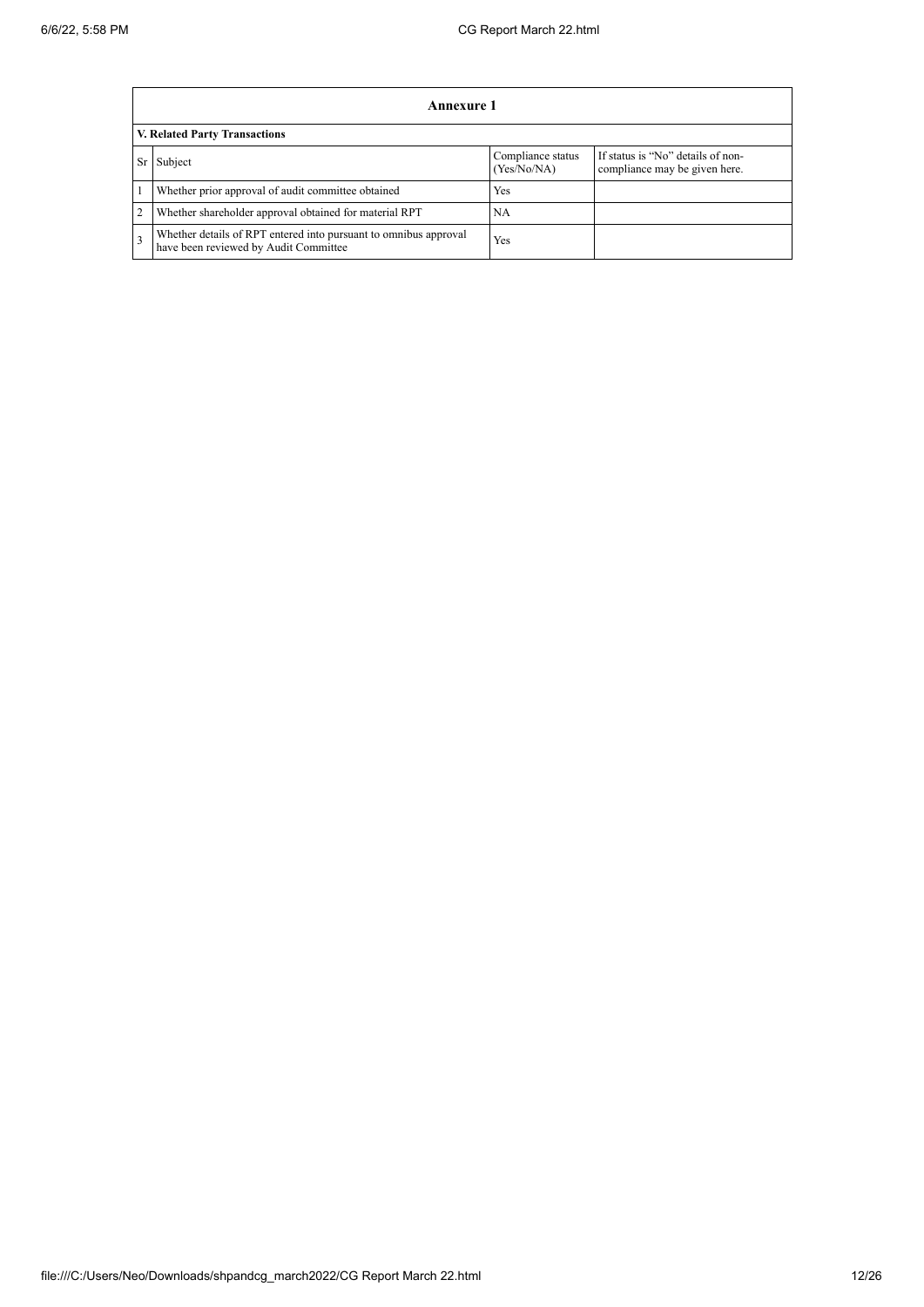|                | Annexure 1                                                                                                                                                                                                      |                               |
|----------------|-----------------------------------------------------------------------------------------------------------------------------------------------------------------------------------------------------------------|-------------------------------|
|                | <b>VI. Affirmations</b>                                                                                                                                                                                         |                               |
| Sr             | Subject                                                                                                                                                                                                         | Compliance<br>status (Yes/No) |
|                | The composition of Board of Directors is in terms of SEBI (Listing obligations and disclosure requirements)<br>Regulations, 2015                                                                                | Yes                           |
| $\overline{2}$ | The composition of the following committees is in terms of SEBI(Listing obligations and disclosure requirements)<br>Regulations, 2015 a. Audit Committee                                                        | Yes                           |
| 3              | The composition of the following committees is in terms of SEBI(Listing obligations and disclosure requirements)<br>Regulations, 2015. b. Nomination & remuneration committee                                   | Yes                           |
| 4              | The composition of the following committees is in terms of SEBI(Listing obligations and disclosure requirements)<br>Regulations, 2015. c. Stakeholders relationship committee                                   | <b>Yes</b>                    |
| 5              | The composition of the following committees is in terms of SEBI(Listing obligations and disclosure requirements)<br>Regulations, 2015. d. Risk management committee (applicable to the top 500 listed entities) | Yes                           |
| 6              | The committee members have been made aware of their powers, role and responsibilities as specified in SEBI<br>(Listing obligations and disclosure requirements) Regulations, 2015.                              | Yes                           |
| 7              | The meetings of the board of directors and the above committees have been conducted in the manner as specified in<br>SEBI (Listing obligations and disclosure requirements) Regulations, 2015.                  | Yes                           |
| 8              | This report and/or the report submitted in the previous quarter has been placed before Board of Directors.                                                                                                      | Yes                           |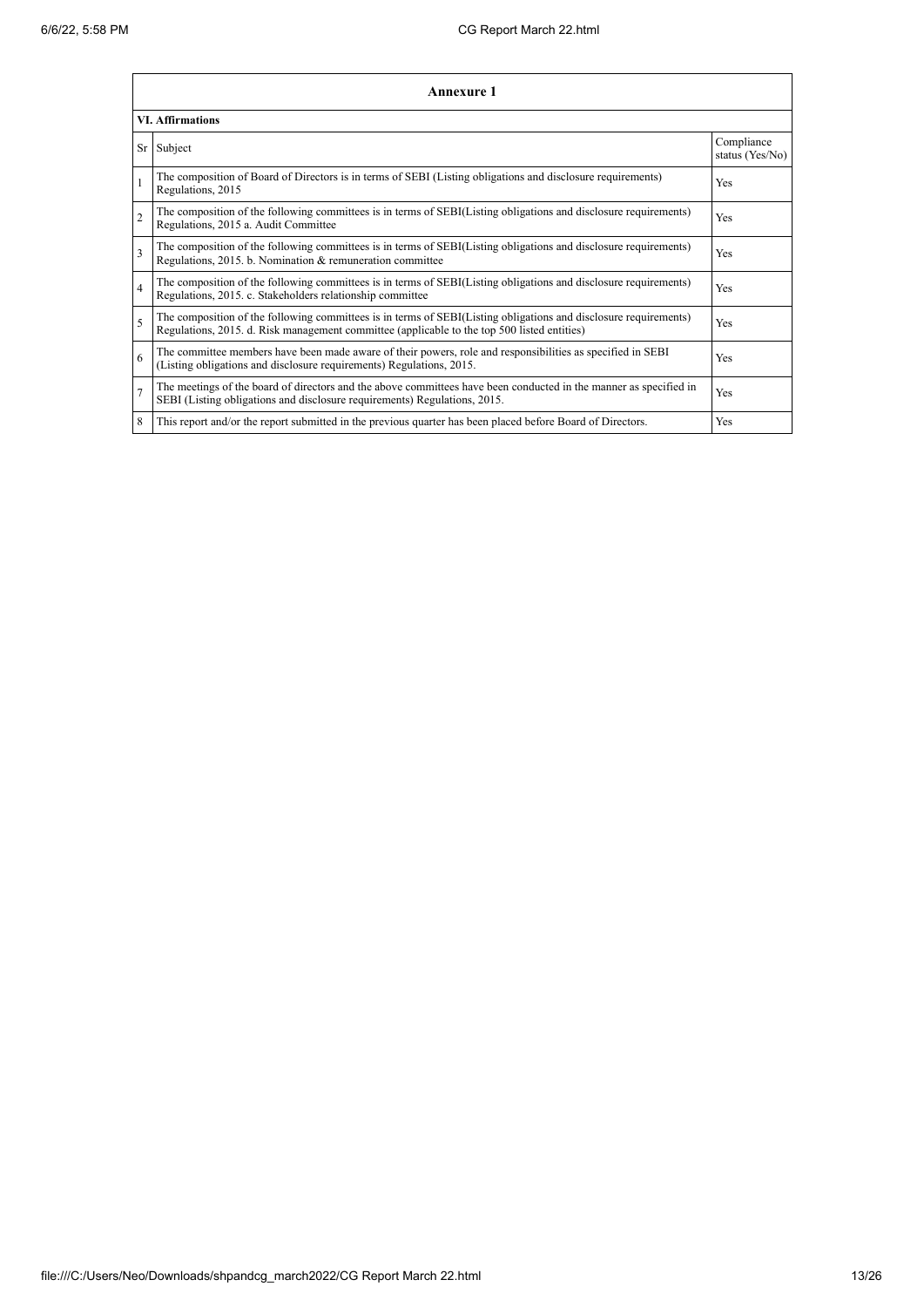|               | <b>Annexure 1</b> |                          |  |  |
|---------------|-------------------|--------------------------|--|--|
| <sub>Sr</sub> | Subject           | Compliance status        |  |  |
|               | Name of signatory | <b>JAYESH THAKKAR</b>    |  |  |
|               | Designation       | <b>Managing Director</b> |  |  |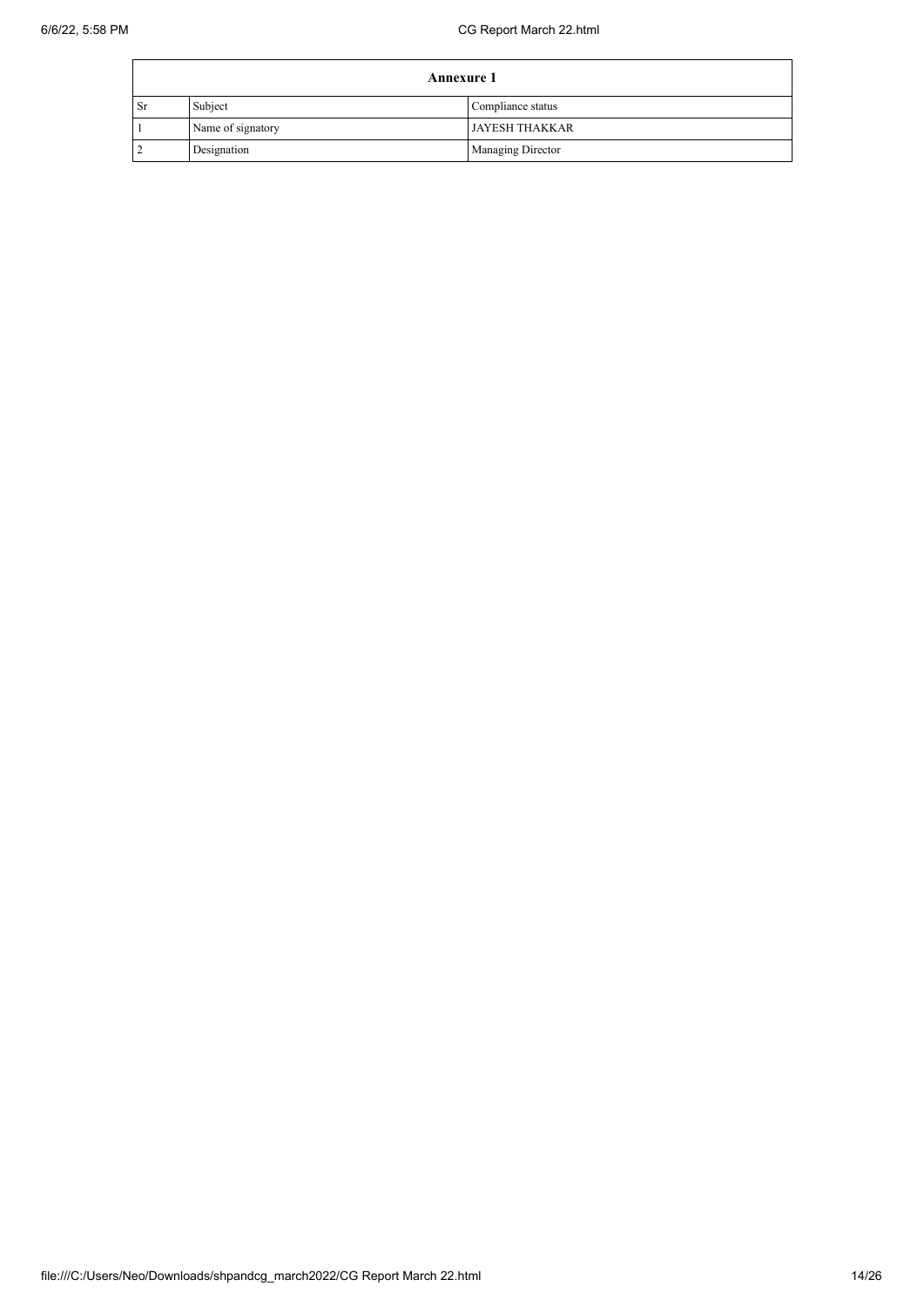$\blacksquare$ 

|                | <b>Annexure II</b>                                                         |                                  |                                                                                                                 |                        |  |  |
|----------------|----------------------------------------------------------------------------|----------------------------------|-----------------------------------------------------------------------------------------------------------------|------------------------|--|--|
|                |                                                                            |                                  | Annexure II to be submitted by listed entity at the end of the financial year (for the whole of financial year) |                        |  |  |
|                | I. Disclosure on website in terms of Listing Regulations                   |                                  |                                                                                                                 |                        |  |  |
|                | Sr Item                                                                    | Compliance status<br>(Yes/No/NA) | If status is "No" details of non-<br>compliance may be given here.                                              | Web address            |  |  |
|                | Details of business                                                        | Yes                              |                                                                                                                 | www.evexialifecare.com |  |  |
| $\overline{2}$ | Terms and conditions of appointment of<br>independent directors            | Yes                              |                                                                                                                 | www.evexialifecare.com |  |  |
| 3              | Composition of various committees of board<br>of directors                 | Yes                              |                                                                                                                 | www.evexialifecare.com |  |  |
| $\overline{4}$ | Code of conduct of board of directors and<br>senior management personnel   | Yes                              |                                                                                                                 | www.evexialifecare.com |  |  |
| 5              | Details of establishment of vigil mechanism/<br>Whistle Blower policy      | Yes                              |                                                                                                                 | www.evexialifecare.com |  |  |
| 6              | Criteria of making payments to non-<br>executive directors                 | Yes                              |                                                                                                                 | www.evexialifecare.com |  |  |
| $\overline{7}$ | Policy on dealing with related party<br>transactions                       | Yes                              |                                                                                                                 | www.evexialifecare.com |  |  |
| 8              | Policy for determining 'material'<br>subsidiaries                          | Yes                              |                                                                                                                 | www.evexialifecare.com |  |  |
| $\mathbf Q$    | Details of familiarization programmes<br>imparted to independent directors | Yes                              |                                                                                                                 | www.evexialifecare.com |  |  |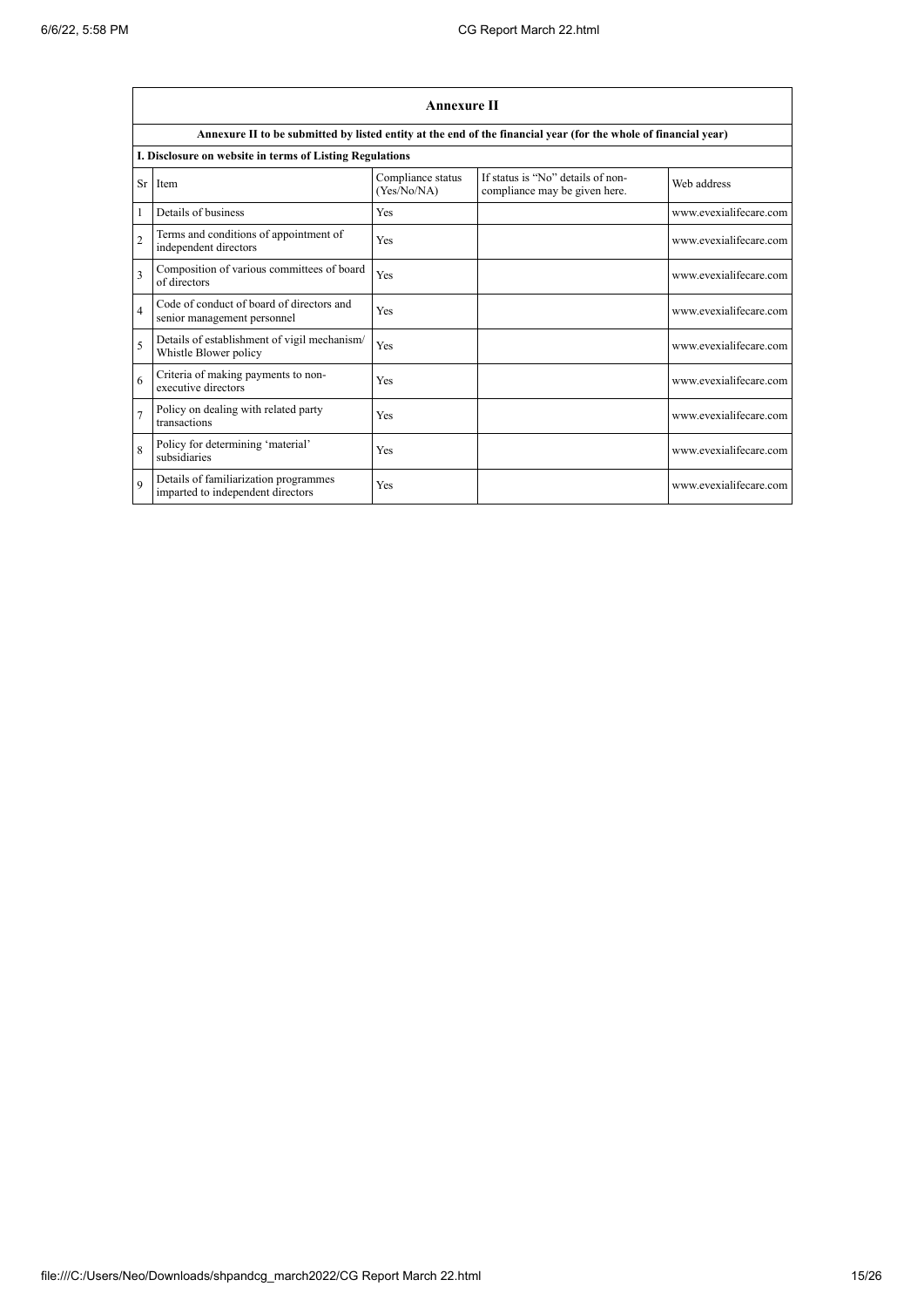|    | <b>Annexure II</b>                                                                                                                                                                              |                                     |                                                                      |                        |  |
|----|-------------------------------------------------------------------------------------------------------------------------------------------------------------------------------------------------|-------------------------------------|----------------------------------------------------------------------|------------------------|--|
|    | Annexure II to be submitted by listed entity at the end of the financial year (for the whole of financial year)                                                                                 |                                     |                                                                      |                        |  |
|    | I. Disclosure on website in terms of Listing Regulations                                                                                                                                        |                                     |                                                                      |                        |  |
| Sr | Item                                                                                                                                                                                            | Compliance<br>status<br>(Yes/No/NA) | If status is "No" details<br>of non-compliance may<br>be given here. | Web address            |  |
| 10 | Contact information of the designated officials of the listed entity<br>who are responsible for assisting and handling investor grievances                                                      | Yes                                 |                                                                      | www.evexialifecare.com |  |
| 11 | email address for grievance redressal and other relevant details                                                                                                                                | Yes                                 |                                                                      | www.evexialifecare.com |  |
| 12 | Financial results                                                                                                                                                                               | Yes                                 |                                                                      | www.evexialifecare.com |  |
| 13 | Shareholding pattern                                                                                                                                                                            | Yes                                 |                                                                      | www.evexialifecare.com |  |
| 14 | Details of agreements entered into with the media companies<br>and/or their associates                                                                                                          | <b>NA</b>                           |                                                                      |                        |  |
|    | Schedule of analyst or institutional investor meet and presentations<br>15 made by the listed entity to analysts or institutional investors<br>simultaneously with submission to stock exchange | NA                                  |                                                                      |                        |  |
|    | 16 New name and the old name of the listed entity                                                                                                                                               | Yes                                 |                                                                      | www.evexialifecare.com |  |
| 17 | Advertisements as per regulation 47 (1)                                                                                                                                                         | Yes                                 |                                                                      | www.evexialifecare.com |  |
| 18 | Credit rating or revision in credit rating obtained                                                                                                                                             | <b>NA</b>                           |                                                                      |                        |  |
| 19 | Separate audited financial statements of each subsidiary of the<br>listed entity in respect of a relevant financial year                                                                        | NA                                  |                                                                      |                        |  |
| 20 | Whether company has provided information under separate section<br>on its website as per Regulation 46(2)                                                                                       | Yes                                 |                                                                      | www.evexialifecare.com |  |
| 21 | Materiality Policy as per Regulation 30                                                                                                                                                         | Yes                                 |                                                                      | www.evexialifecare.com |  |
| 22 | Dividend Distribution policy as per Regulation 43A (as applicable)                                                                                                                              | NA                                  |                                                                      |                        |  |
| 23 | It is certified that these contents on the website of the listed entity<br>are correct                                                                                                          | Yes                                 |                                                                      | www.evexialifecare.com |  |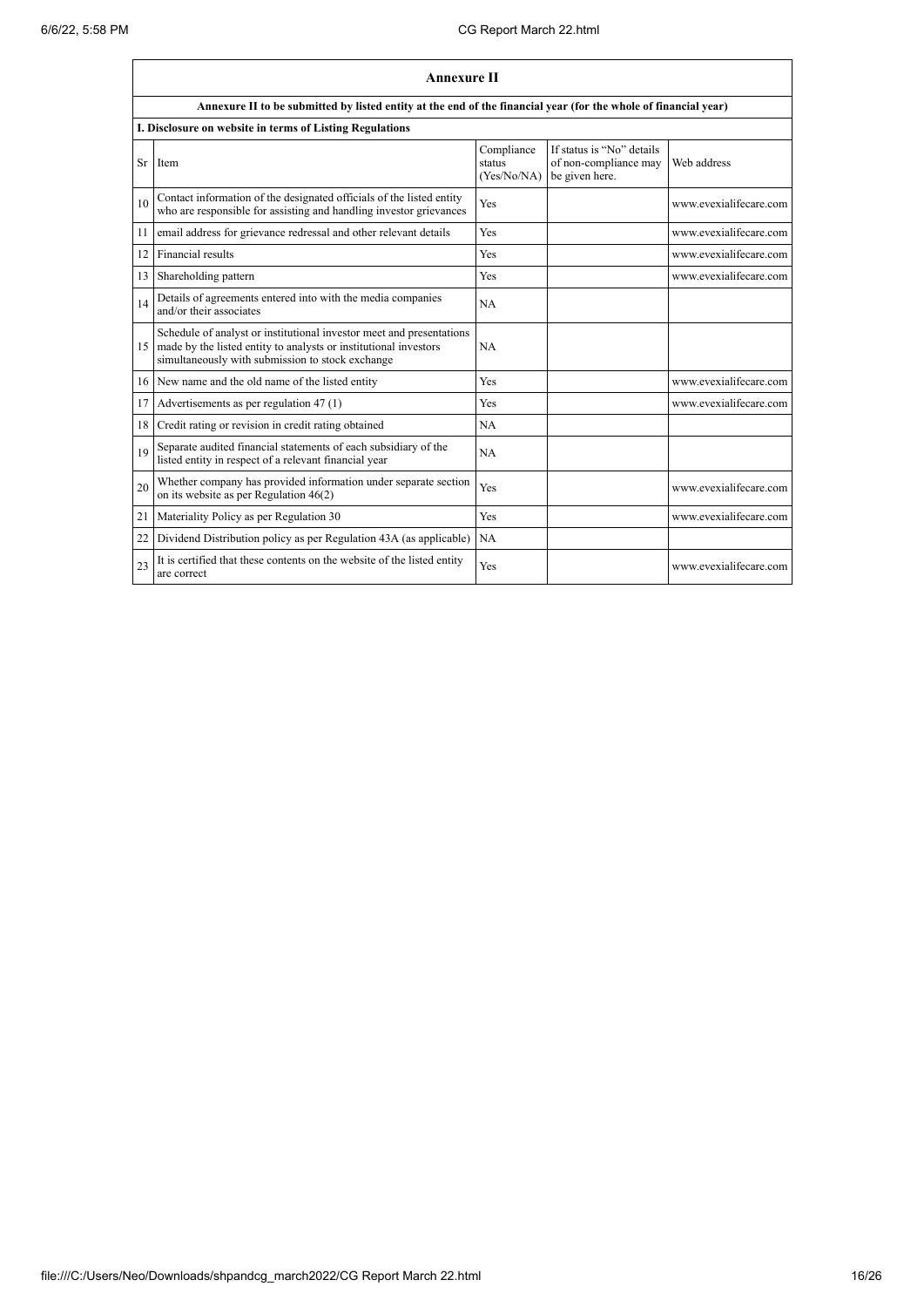|                | <b>Annexure II</b>                                                                                                   |                                   |                                     |                                                                    |  |  |
|----------------|----------------------------------------------------------------------------------------------------------------------|-----------------------------------|-------------------------------------|--------------------------------------------------------------------|--|--|
|                | <b>II. Annual Affirmations</b>                                                                                       |                                   |                                     |                                                                    |  |  |
| Sr             | Particulars                                                                                                          | Regulation<br>Number              | Compliance<br>status<br>(Yes/No/NA) | If status is "No" details of non-<br>compliance may be given here. |  |  |
| $\mathbf{1}$   | Independent director(s) have been appointed in terms of<br>specified criteria of 'independence' and/or 'eligibility' | 16(1)(b) &<br>25(6)               | Yes                                 |                                                                    |  |  |
| $\overline{2}$ | Board composition                                                                                                    | $17(1)$ ,<br>$17(1A)$ &<br>17(1B) | Yes                                 |                                                                    |  |  |
| 3              | Meeting of Board of directors                                                                                        | 17(2)                             | Yes                                 |                                                                    |  |  |
| $\overline{4}$ | Quorum of Board meeting                                                                                              | 17(2A)                            | Yes                                 |                                                                    |  |  |
| 5              | Review of Compliance Reports                                                                                         | 17(3)                             | Yes                                 |                                                                    |  |  |
| 6              | Plans for orderly succession for appointments                                                                        | 17(4)                             | Yes                                 |                                                                    |  |  |
| $\overline{7}$ | Code of Conduct                                                                                                      | 17(5)                             | Yes                                 |                                                                    |  |  |
| 8              | Fees/compensation                                                                                                    | 17(6)                             | <b>Yes</b>                          |                                                                    |  |  |
| 9              | Minimum Information                                                                                                  | 17(7)                             | Yes                                 |                                                                    |  |  |
| 10             | Compliance Certificate                                                                                               | 17(8)                             | Yes                                 |                                                                    |  |  |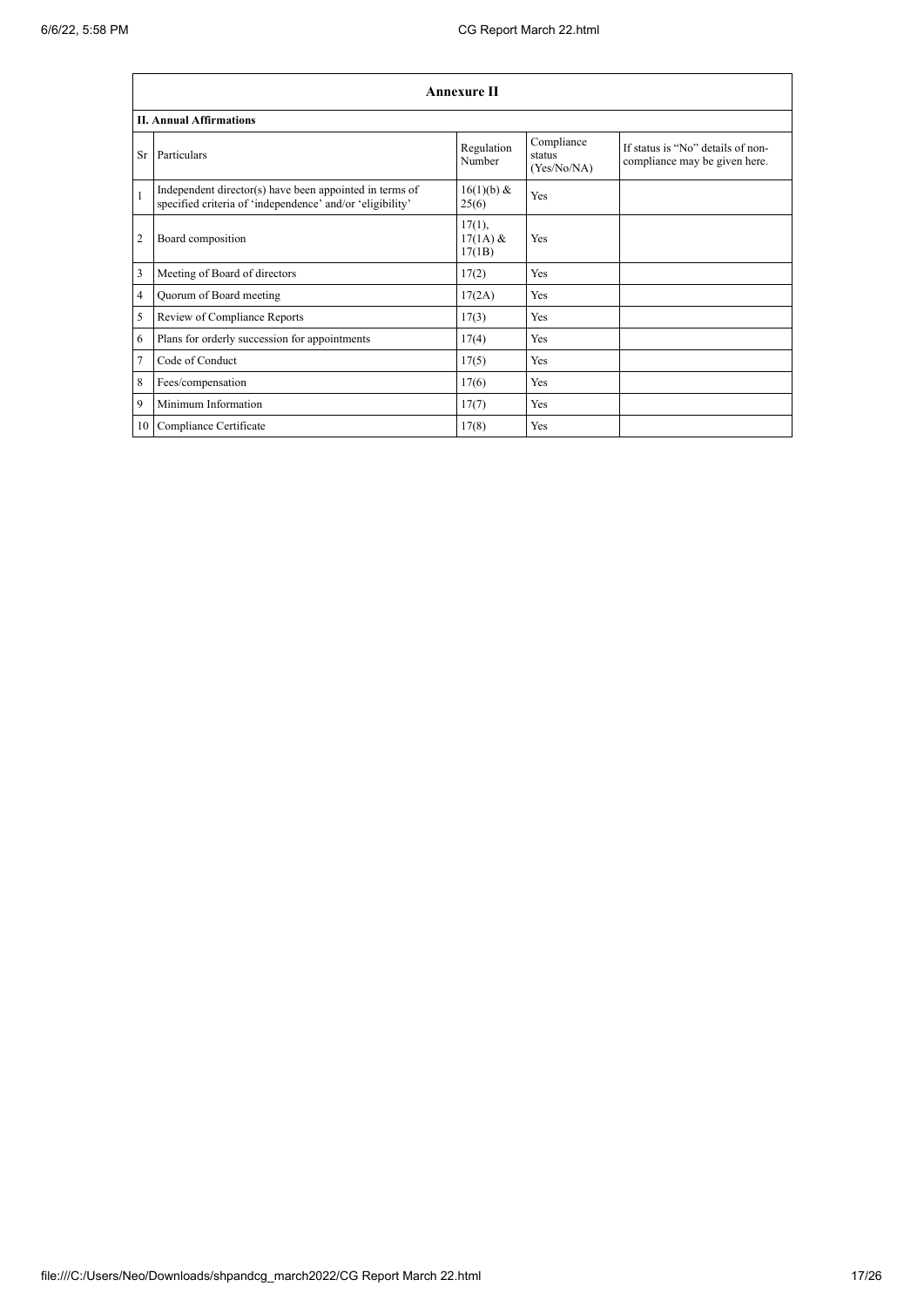|    | <b>Annexure II</b>                                         |                            |                                  |                                                                   |  |  |
|----|------------------------------------------------------------|----------------------------|----------------------------------|-------------------------------------------------------------------|--|--|
|    | <b>II. Annual Affirmations</b>                             |                            |                                  |                                                                   |  |  |
| Sr | Particulars                                                | Regulation<br>Number       | Compliance status<br>(Yes/No/NA) | If status is "No" details of non-compliance<br>may be given here. |  |  |
| 11 | Risk Assessment & Management                               | 17(9)                      | Yes                              |                                                                   |  |  |
| 12 | Performance Evaluation of Independent<br><b>Directors</b>  | 17(10)                     | <b>Yes</b>                       |                                                                   |  |  |
| 13 | Recommendation of Board                                    | 17(11)                     | <b>Yes</b>                       |                                                                   |  |  |
|    | 14 Maximum number of Directorships                         | 17A                        | Yes                              |                                                                   |  |  |
| 15 | Composition of Audit Committee                             | 18(1)                      | <b>Yes</b>                       |                                                                   |  |  |
|    | 16 Meeting of Audit Committee                              | 18(2)                      | Yes                              |                                                                   |  |  |
| 17 | Composition of nomination & remuneration<br>committee      | 19(1) & (2)                | Yes                              |                                                                   |  |  |
| 18 | Quorum of Nomination and Remuneration<br>Committee meeting | 19(2A)                     | <b>Yes</b>                       |                                                                   |  |  |
| 19 | Meeting of Nomination and Remuneration<br>Committee        | 19(3A)                     | <b>Yes</b>                       |                                                                   |  |  |
| 20 | Composition of Stakeholder Relationship<br>Committee       | $20(1), 20(2)$ &<br>20(2A) | Yes                              |                                                                   |  |  |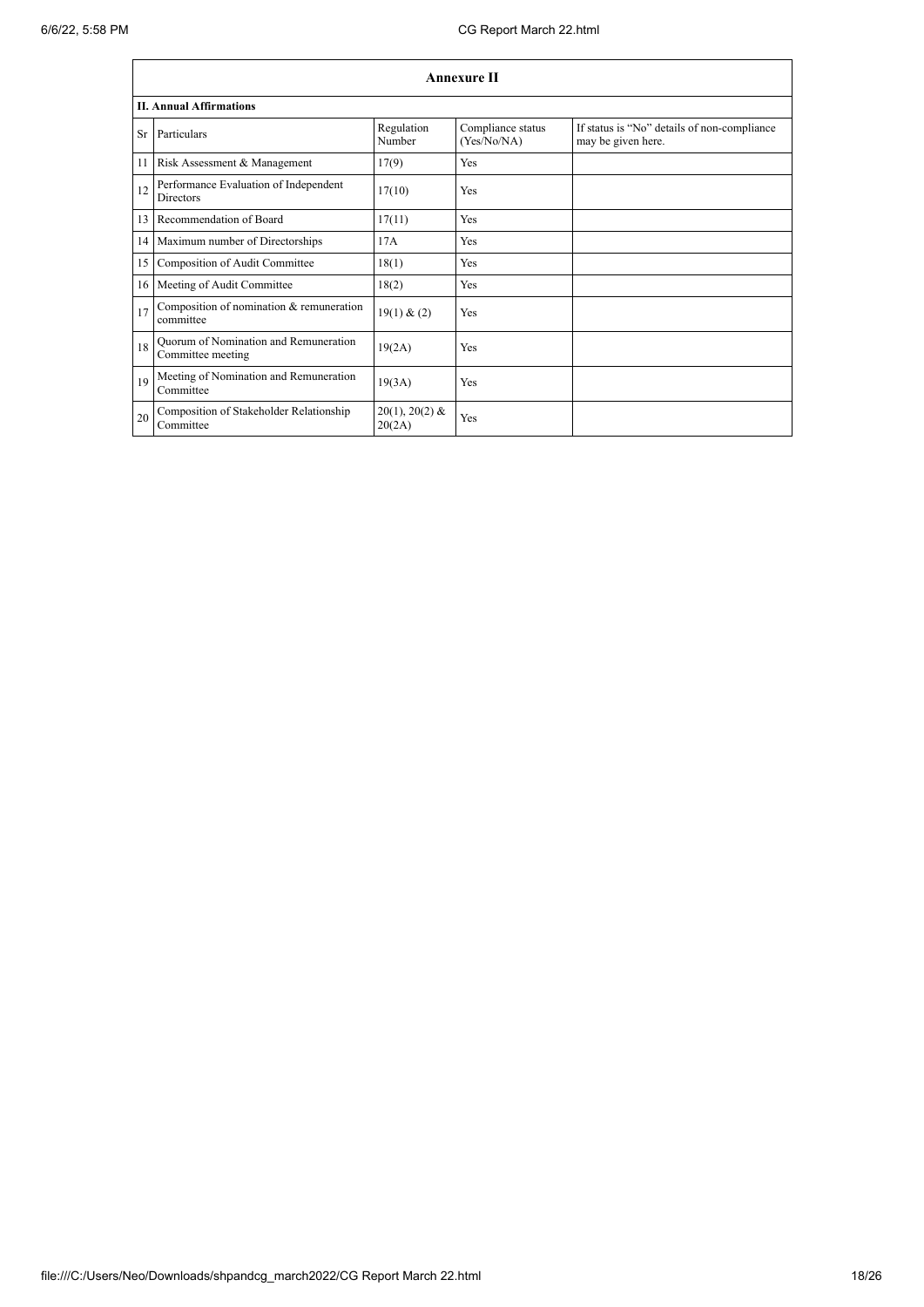|                 | <b>Annexure II</b>                                                                     |                                                     |                                  |                                                                    |  |
|-----------------|----------------------------------------------------------------------------------------|-----------------------------------------------------|----------------------------------|--------------------------------------------------------------------|--|
|                 | <b>II. Annual Affirmations</b>                                                         |                                                     |                                  |                                                                    |  |
| Sr              | Particulars                                                                            | Regulation<br>Number                                | Compliance status<br>(Yes/No/NA) | If status is "No" details of non-<br>compliance may be given here. |  |
| 21              | Meeting of Stakeholders Relationship Committee                                         | 20(3A)                                              | Yes                              |                                                                    |  |
| 22              | Composition and role of risk management<br>committee                                   | 21(1), (2), (3), (4)                                | Yes                              |                                                                    |  |
| 23              | Meeting of Risk Management Committee                                                   | 21(3A)                                              | Yes                              |                                                                    |  |
| 24 I            | Vigil Mechanism                                                                        | 22                                                  | Yes                              |                                                                    |  |
| 25 <sub>1</sub> | Policy for related party Transaction                                                   | $23(1)$ , $(1A)$ , $(5)$ ,<br>$(6)$ , $(7)$ & $(8)$ | Yes                              |                                                                    |  |
| 26              | Prior or Omnibus approval of Audit Committee for<br>all related party transactions     | 23(2), (3)                                          | Yes                              |                                                                    |  |
| 27 <sup>1</sup> | Approval for material related party transactions                                       | 23(4)                                               | <b>NA</b>                        |                                                                    |  |
| 28              | Disclosure of related party transactions on<br>consolidated basis                      | 23(9)                                               | Yes                              |                                                                    |  |
| 29              | Composition of Board of Directors of unlisted<br>material Subsidiary                   | 24(1)                                               | Yes                              |                                                                    |  |
| 30              | Other Corporate Governance requirements with<br>respect to subsidiary of listed entity | 24(2),(3),(4),(5)<br>&(6)                           | Yes                              |                                                                    |  |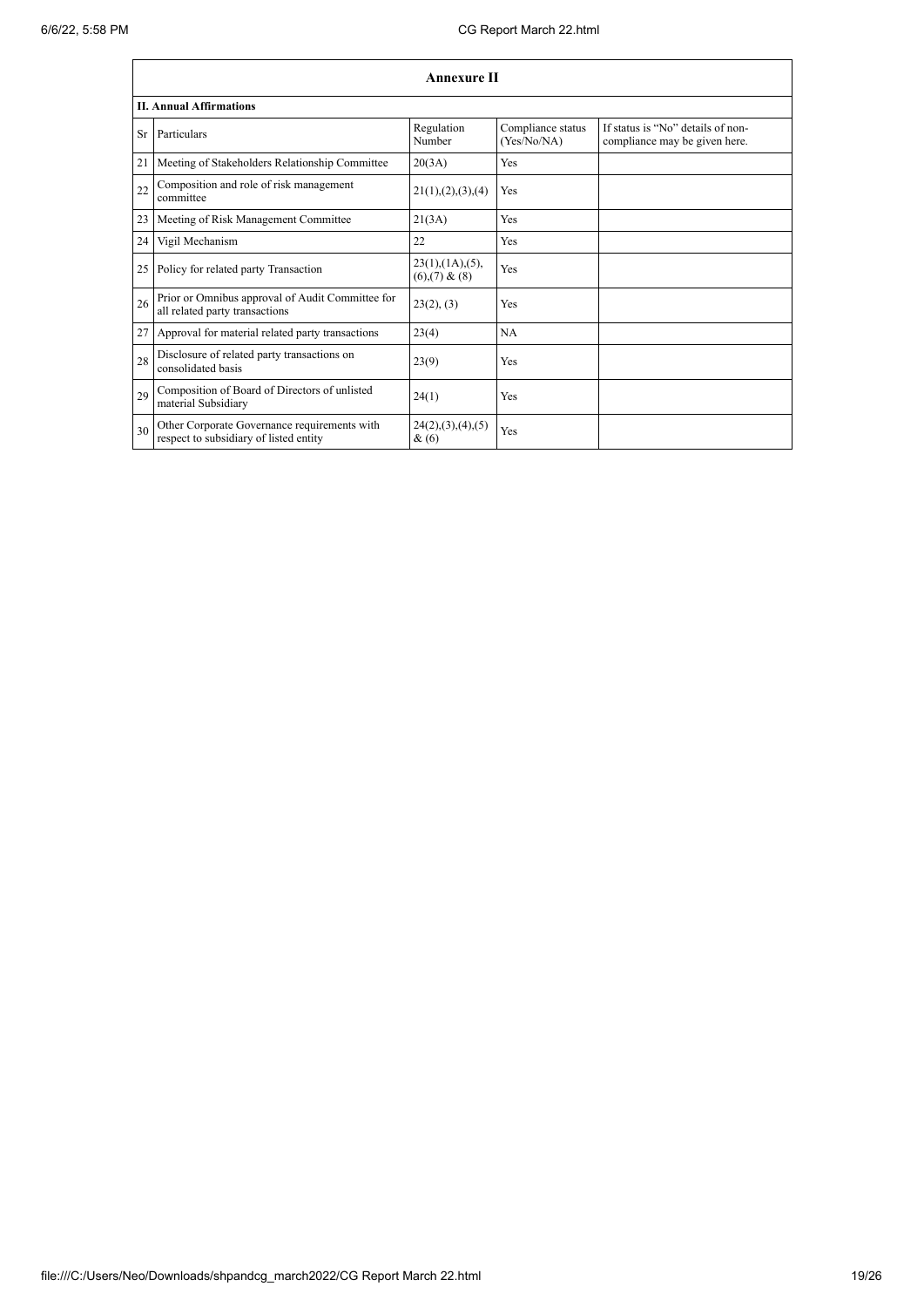|    | <b>Annexure II</b>                                                                                                   |                      |                                     |                                                                    |  |
|----|----------------------------------------------------------------------------------------------------------------------|----------------------|-------------------------------------|--------------------------------------------------------------------|--|
|    | <b>II. Annual Affirmations</b>                                                                                       |                      |                                     |                                                                    |  |
| Sr | Particulars                                                                                                          | Regulation<br>Number | Compliance<br>status<br>(Yes/No/NA) | If status is "No" details of non-<br>compliance may be given here. |  |
| 31 | Annual Secretarial Compliance Report                                                                                 | 24(A)                | <b>Yes</b>                          |                                                                    |  |
| 32 | Alternate Director to Independent Director                                                                           | 25(1)                | <b>NA</b>                           |                                                                    |  |
| 33 | Maximum Tenure                                                                                                       | 25(2)                | Yes                                 |                                                                    |  |
| 34 | Meeting of independent directors                                                                                     | $25(3)$ &<br>(4)     | Yes                                 |                                                                    |  |
| 35 | Familiarization of independent directors                                                                             | 25(7)                | <b>Yes</b>                          |                                                                    |  |
| 36 | Declaration from Independent Director                                                                                | $25(8)$ &<br>(9)     | Yes                                 |                                                                    |  |
| 37 | D & O Insurance for Independent Directors                                                                            | 25(10)               | N <sub>0</sub>                      | The company is in process to<br>obtain D & O Insurance.            |  |
| 38 | Memberships in Committees                                                                                            | 26(1)                | Yes                                 |                                                                    |  |
| 39 | Affirmation with compliance to code of conduct from members of<br>Board of Directors and Senior management personnel | 26(3)                | <b>Yes</b>                          |                                                                    |  |
| 40 | Disclosure of Shareholding by Non-Executive Directors                                                                | 26(4)                | <b>Yes</b>                          |                                                                    |  |
| 41 | Policy with respect to Obligations of directors and senior<br>management                                             | $26(2)$ &<br>26(5)   | Yes                                 |                                                                    |  |
|    | Any other information to be provided - Add Notes                                                                     |                      |                                     |                                                                    |  |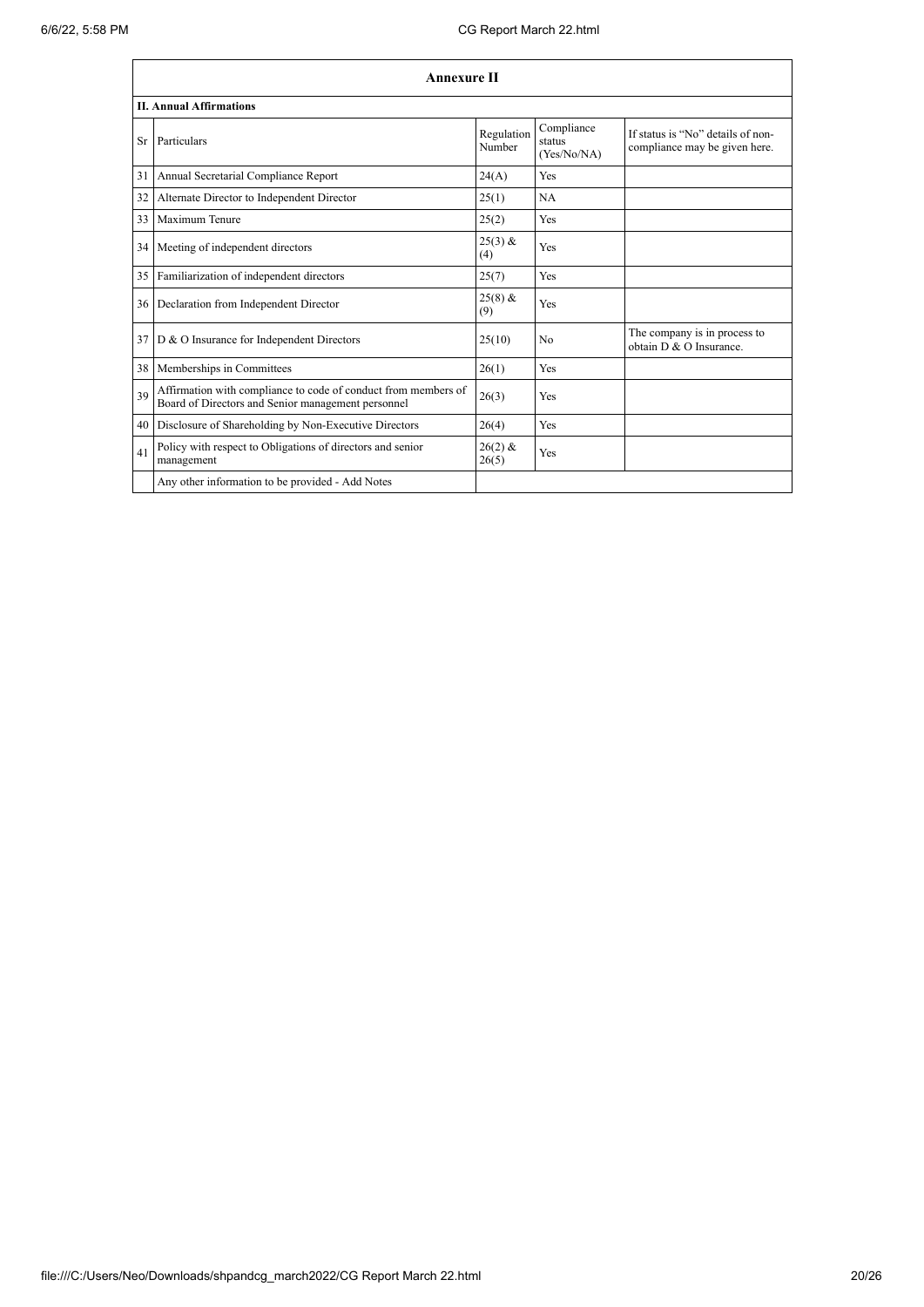| <b>Annexure II</b> |                       |  |  |  |
|--------------------|-----------------------|--|--|--|
| Name of signatory  | <b>JAYESH THAKKAR</b> |  |  |  |
| Designation        | Managing Director     |  |  |  |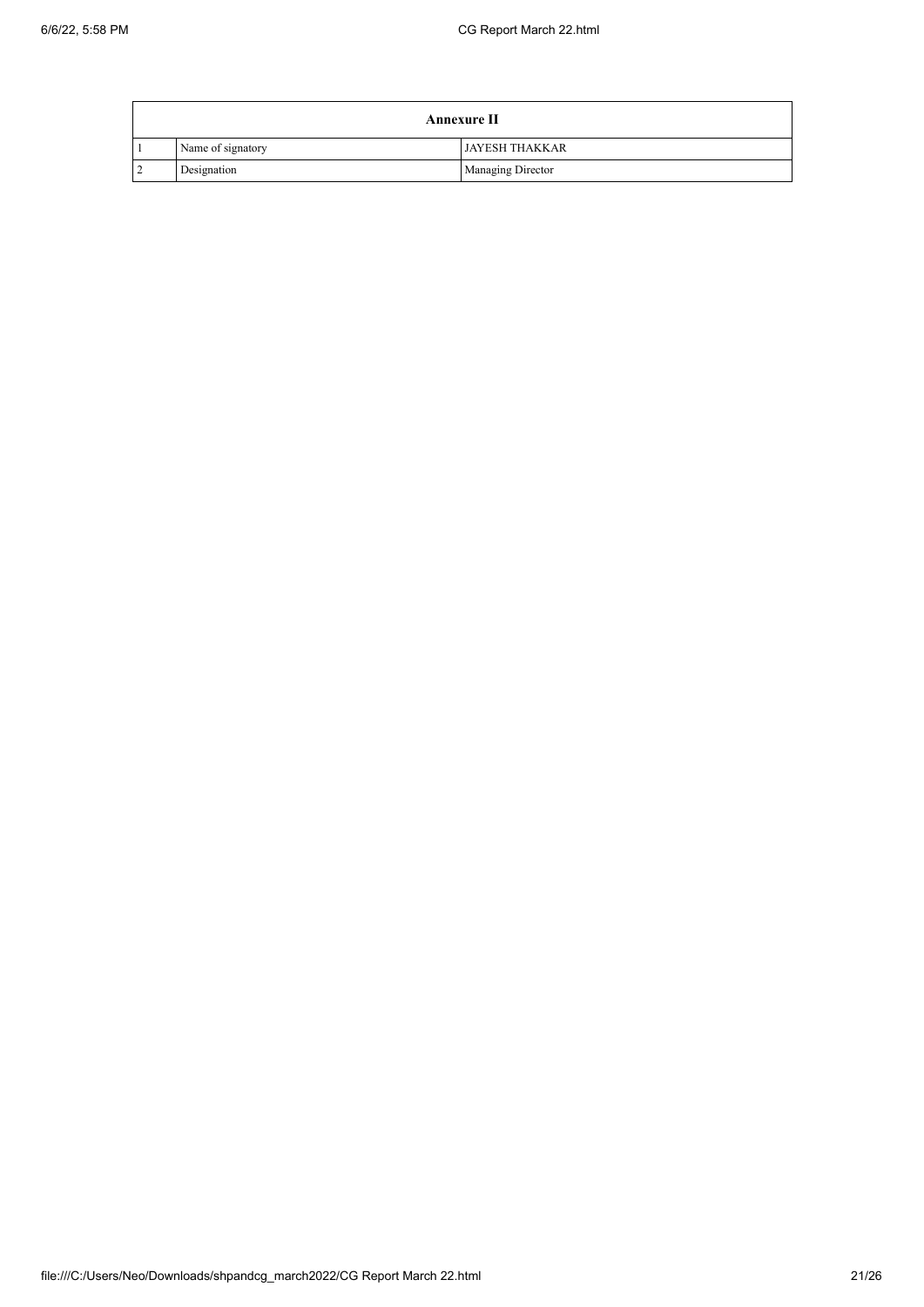|    | Annexure II                                                                                                                                                           |                                         |  |  |  |
|----|-----------------------------------------------------------------------------------------------------------------------------------------------------------------------|-----------------------------------------|--|--|--|
|    | <b>III.</b> Affirmations                                                                                                                                              |                                         |  |  |  |
| Sr | <b>Particulars</b>                                                                                                                                                    | <b>Compliance status</b><br>(Yes/No/NA) |  |  |  |
|    | The Listed Entity has approved Material Subsidiary Policy and the Corporate Governance requirements with<br>respect to subsidiary of Listed Entity have been complied | Yes                                     |  |  |  |
|    | Any other information to be provided                                                                                                                                  |                                         |  |  |  |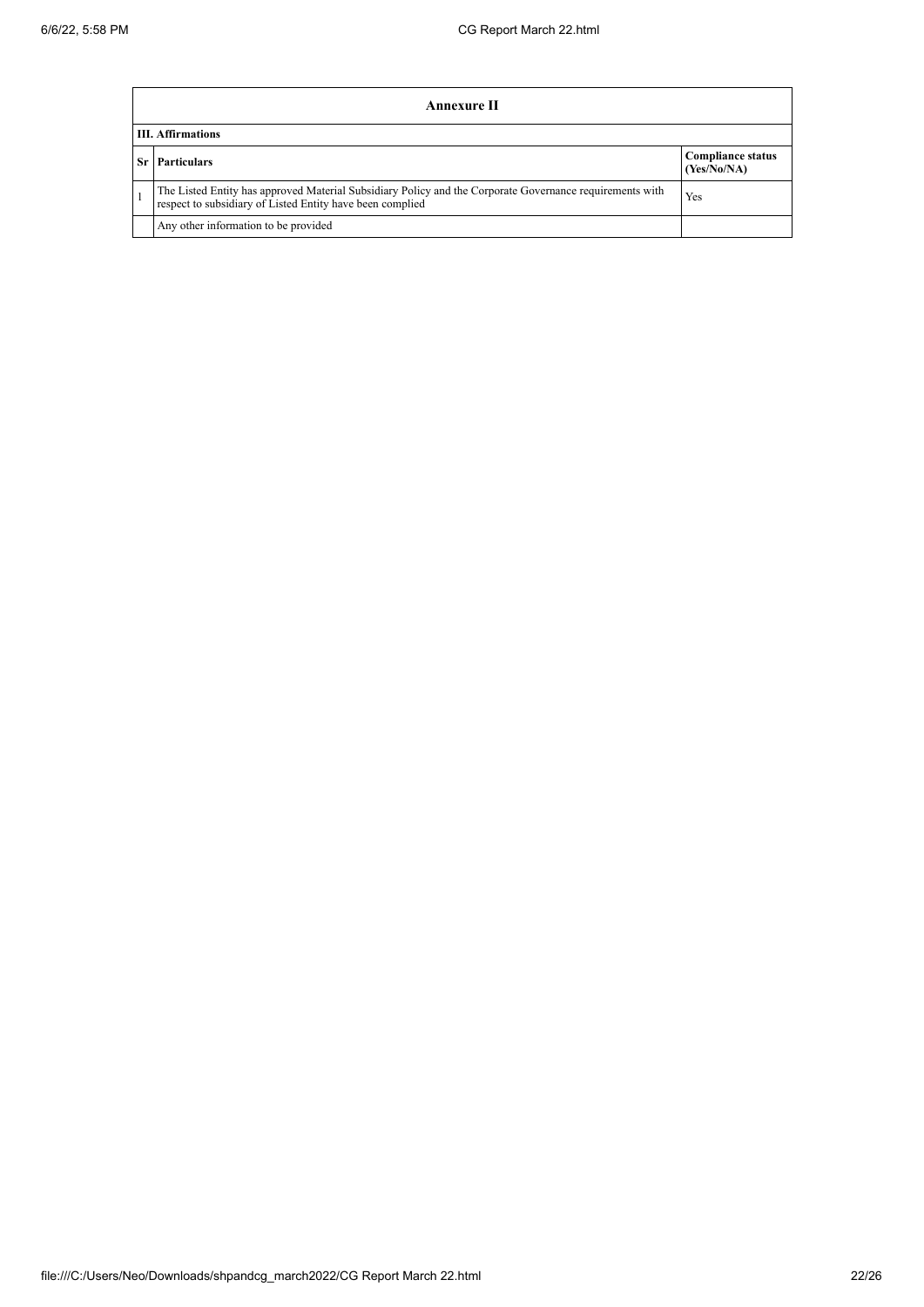| <b>Annexure II</b> |                       |  |  |  |
|--------------------|-----------------------|--|--|--|
| Name of signatory  | <b>JAYESH THAKKAR</b> |  |  |  |
| Designation        | Managing Director     |  |  |  |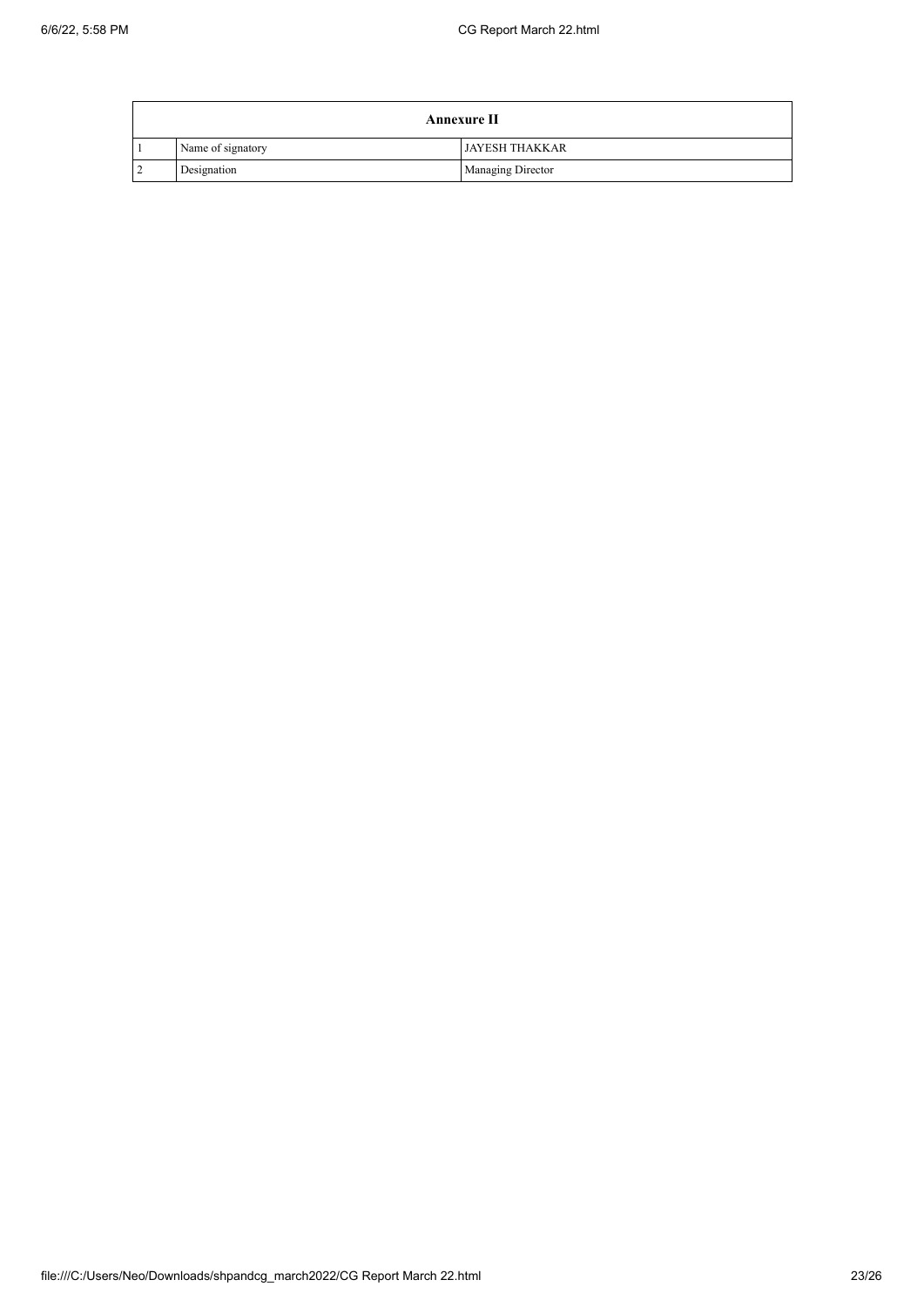| <b>Additional Half yearly Disclosure</b>                                                                                                                                                                                                                                                                                                                                                                                                |                                                |                                                                       |                                                                                                 |  |  |
|-----------------------------------------------------------------------------------------------------------------------------------------------------------------------------------------------------------------------------------------------------------------------------------------------------------------------------------------------------------------------------------------------------------------------------------------|------------------------------------------------|-----------------------------------------------------------------------|-------------------------------------------------------------------------------------------------|--|--|
| Applicability of disclosure                                                                                                                                                                                                                                                                                                                                                                                                             | Applicable                                     |                                                                       |                                                                                                 |  |  |
| Reason for Non Applicability                                                                                                                                                                                                                                                                                                                                                                                                            | Textual Information(1)                         |                                                                       |                                                                                                 |  |  |
| I. Disclosure of Loans/ guarantees/comfort letters /securities etc.refer note below                                                                                                                                                                                                                                                                                                                                                     |                                                |                                                                       |                                                                                                 |  |  |
| (A) Any loan or any other form of debt advanced by the listed entity directly or indirectly to                                                                                                                                                                                                                                                                                                                                          |                                                |                                                                       |                                                                                                 |  |  |
| Entity                                                                                                                                                                                                                                                                                                                                                                                                                                  | Aggregate amount advanced during six<br>months | Balance<br>outstanding<br>at the end of<br>six months                 |                                                                                                 |  |  |
| Promoter or any other entity controlled by them                                                                                                                                                                                                                                                                                                                                                                                         | $\theta$                                       | $\bf{0}$                                                              |                                                                                                 |  |  |
| Promoter Group or any other entity controlled by them                                                                                                                                                                                                                                                                                                                                                                                   | 462.16414                                      | 463.841                                                               |                                                                                                 |  |  |
| Directors (including relatives) or any other entity controlled<br>by them                                                                                                                                                                                                                                                                                                                                                               | $\theta$                                       | $\boldsymbol{0}$                                                      |                                                                                                 |  |  |
| KMPs or any other entity controlled by them                                                                                                                                                                                                                                                                                                                                                                                             | $\mathbf{0}$                                   | $\bf{0}$                                                              |                                                                                                 |  |  |
| (B) Any guarantee / comfort letter (by whatever name called) provided by the listed entity directly or<br>indirectly, in connection with any loan(s) or any other form of debt availed By<br>Entity                                                                                                                                                                                                                                     | Type (guarantee, comfort letter etc.)          | Aggregate<br>amount of<br>issuance<br>during six<br>months            | Balance<br>outstanding at the<br>end of six<br>months(taking into<br>account any<br>invocation) |  |  |
| Promoter or any other entity controlled by them                                                                                                                                                                                                                                                                                                                                                                                         | $\boldsymbol{0}$                               | 0                                                                     | 0                                                                                               |  |  |
| Promoter Group or any other entity controlled by them                                                                                                                                                                                                                                                                                                                                                                                   | $\mathbf{0}$                                   | $\mathbf{0}$                                                          | $\overline{0}$                                                                                  |  |  |
| Directors (including relatives) or any other entity controlled<br>by them                                                                                                                                                                                                                                                                                                                                                               | $\theta$                                       | $\bf{0}$                                                              | 0                                                                                               |  |  |
| KMPs or any other entity controlled by them                                                                                                                                                                                                                                                                                                                                                                                             | $\mathbf{0}$                                   | $\theta$                                                              | $\overline{0}$                                                                                  |  |  |
| (C) Any security provided by the listed entity directly or indirectly, in connection with any loan(s) or any<br>other form of debt availed by                                                                                                                                                                                                                                                                                           |                                                |                                                                       |                                                                                                 |  |  |
| Entity                                                                                                                                                                                                                                                                                                                                                                                                                                  | Type of security (cash, shares etc.)           | Aggregate<br>value of<br>security<br>provided<br>during six<br>months | Balance<br>outstanding at the<br>end of six months                                              |  |  |
| Promoter or any other entity controlled by them                                                                                                                                                                                                                                                                                                                                                                                         | $\mathbf{0}$                                   | $\mathbf{0}$                                                          | 0                                                                                               |  |  |
| Promoter Group or any other entity controlled by them                                                                                                                                                                                                                                                                                                                                                                                   | $\mathbf{0}$                                   | $\boldsymbol{0}$                                                      | 0                                                                                               |  |  |
| Directors (including relatives) or any other entity controlled<br>by them                                                                                                                                                                                                                                                                                                                                                               |                                                | 0                                                                     | 0                                                                                               |  |  |
| KMPs or any other entity controlled by them                                                                                                                                                                                                                                                                                                                                                                                             | $\overline{0}$                                 | 0                                                                     | 0                                                                                               |  |  |
| (D) Additional Information                                                                                                                                                                                                                                                                                                                                                                                                              |                                                |                                                                       | Textual<br>Information(2)                                                                       |  |  |
| <b>II. Affirmations</b>                                                                                                                                                                                                                                                                                                                                                                                                                 |                                                |                                                                       |                                                                                                 |  |  |
| Affirmations                                                                                                                                                                                                                                                                                                                                                                                                                            | Compliance<br><b>Status</b>                    | Company Remarks                                                       |                                                                                                 |  |  |
| All loans (or other form of debt), guarantees, comfort letters (by whatever name called) or securities in<br>connection with any loan(s) (or other form of debt) given directly or indirectly by the listed entity to<br>promoter(s), promoter group, director(s) (including their relatives), key managerial personnel<br>(including their relatives) or any entity controlled by them are in the economic interest of the<br>company. |                                                | Yes                                                                   | Textual<br>Information(3)                                                                       |  |  |
| Name                                                                                                                                                                                                                                                                                                                                                                                                                                    | <b>BHAVESH DESAI</b>                           |                                                                       |                                                                                                 |  |  |
| Designation                                                                                                                                                                                                                                                                                                                                                                                                                             | <b>CFO</b>                                     |                                                                       |                                                                                                 |  |  |
| Place                                                                                                                                                                                                                                                                                                                                                                                                                                   | Vadodara                                       |                                                                       |                                                                                                 |  |  |
| Date                                                                                                                                                                                                                                                                                                                                                                                                                                    | 31-03-2022                                     |                                                                       |                                                                                                 |  |  |